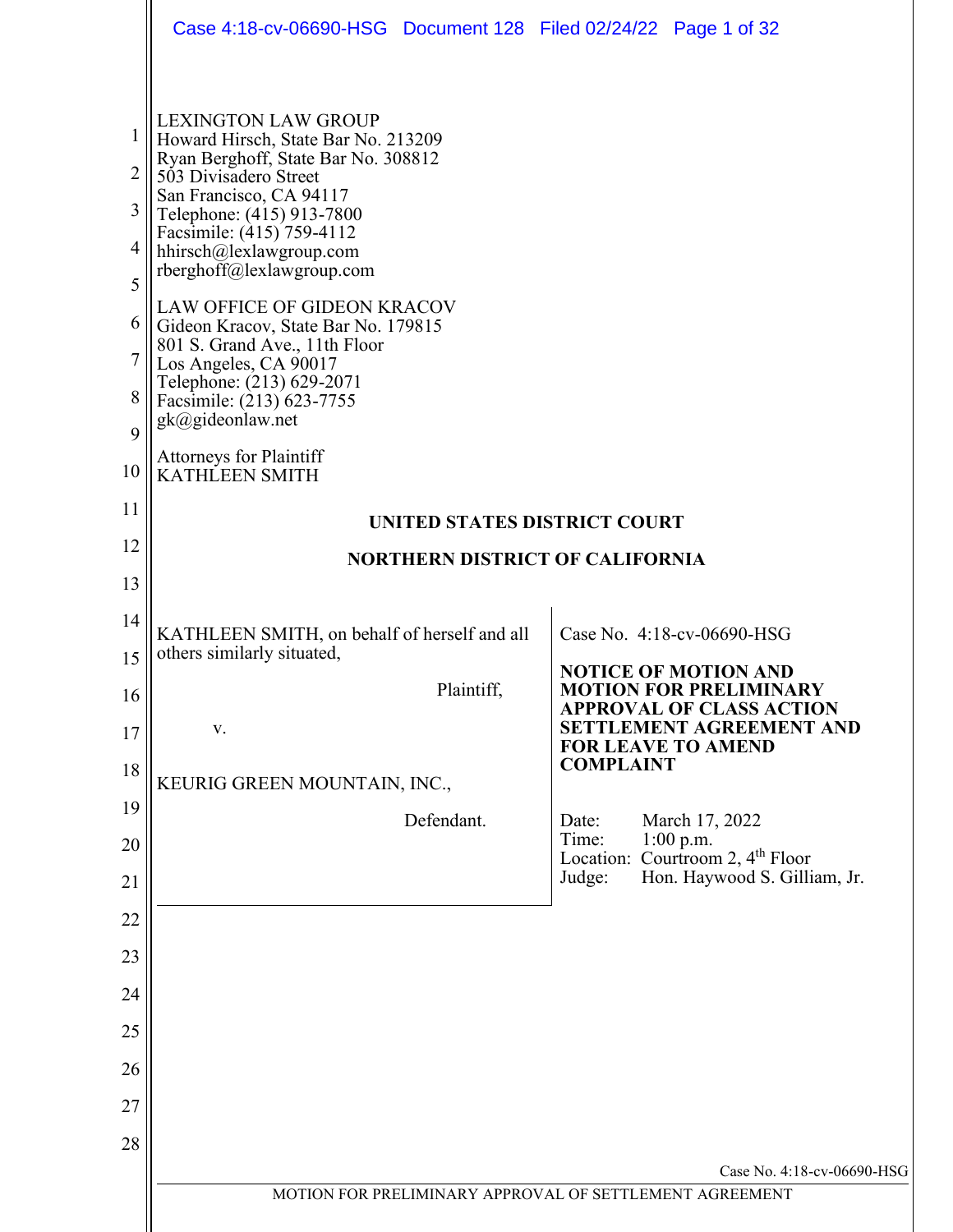|                | <b>TABLE OF CONTENTS</b>                                                                                    |             |
|----------------|-------------------------------------------------------------------------------------------------------------|-------------|
|                |                                                                                                             | <u>Page</u> |
|                |                                                                                                             |             |
| $\mathbf{I}$ . |                                                                                                             |             |
| $\prod$        |                                                                                                             |             |
| Ш.             |                                                                                                             |             |
|                | $\mathbf{A}$ .                                                                                              |             |
|                | 1.                                                                                                          |             |
|                | Payments To The Settlement Class Members 14<br>2.                                                           |             |
|                | <b>B.</b>                                                                                                   |             |
|                | $C_{\cdot}$<br>Payment Of Plaintiffs' Reasonable Attorneys' Fees And Litigation                             |             |
|                |                                                                                                             |             |
| $\mathbf{I}$ . | THE COURT SHOULD GRANT LEAVE TO FILE THE SECOND<br>AMENDED COMPLAINT IN CONNECTION WITH THE PROPOSED        |             |
| II.            | THE CLASS DEFINITION CONTEMPLATED BY THE SETTLEMENT<br>SATISFIES RULE 23 AND CERTIFICATION IS WARRANTED  17 |             |
| III.           | THE COURT SHOULD GRANT PRELIMINARY APPROVAL OF THE                                                          |             |
|                | A.                                                                                                          |             |
|                | <b>B.</b><br>The Settlement Is the Product Of Serious, Informed And Arm's-                                  |             |
|                | $C_{\cdot}$<br>The Settlement Has No "Obvious Deficiencies" And Treats No                                   |             |
|                | D.                                                                                                          |             |
| IV.            |                                                                                                             |             |
|                | A.                                                                                                          |             |
|                | <b>B.</b>                                                                                                   |             |
|                | $C_{\cdot}$<br>THE INTENDED REQUEST FOR ATTORNEYS' FEES AND                                                 |             |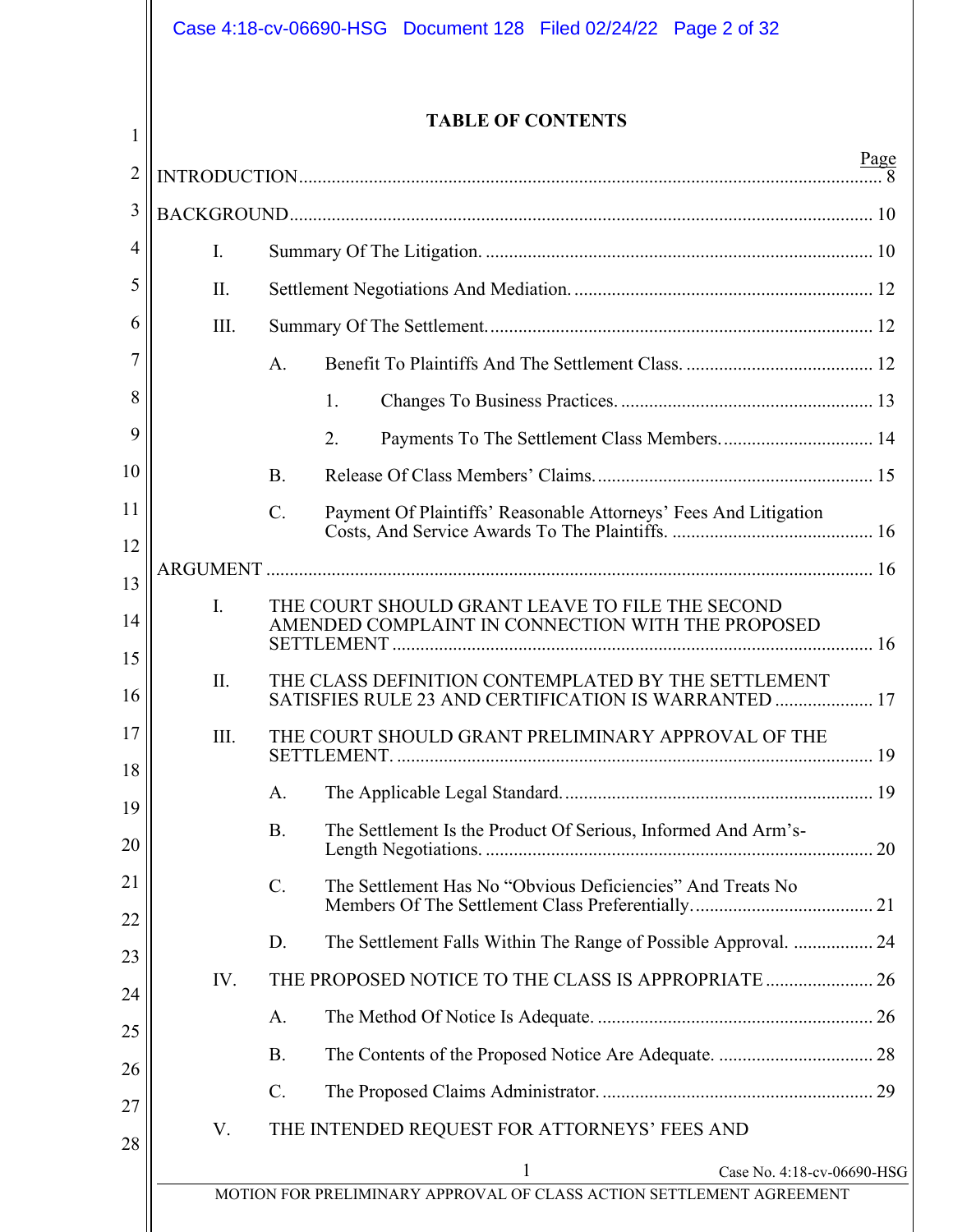|                                       | Case 4:18-cv-06690-HSG Document 128 Filed 02/24/22 Page 3 of 32                                            |
|---------------------------------------|------------------------------------------------------------------------------------------------------------|
| 1<br>$\overline{2}$<br>$\overline{3}$ | SCHEDULING A FINAL APPROVAL HEARING IS APPROPRIATE  31<br>VI.                                              |
| $\overline{4}$                        |                                                                                                            |
| 5                                     |                                                                                                            |
| 6                                     |                                                                                                            |
| 7                                     |                                                                                                            |
| 8                                     |                                                                                                            |
| 9                                     |                                                                                                            |
| 10                                    |                                                                                                            |
| 11                                    |                                                                                                            |
| 12                                    |                                                                                                            |
| 13                                    |                                                                                                            |
| 14                                    |                                                                                                            |
| 15                                    |                                                                                                            |
| 16                                    |                                                                                                            |
| 17                                    |                                                                                                            |
| 18                                    |                                                                                                            |
| 19                                    |                                                                                                            |
| 20                                    |                                                                                                            |
| 21<br>22                              |                                                                                                            |
| 23                                    |                                                                                                            |
| 24                                    |                                                                                                            |
| 25                                    |                                                                                                            |
| 26                                    |                                                                                                            |
| 27                                    |                                                                                                            |
| 28                                    | $\overline{2}$<br>Case No. 4:18-cv-06690-HSG                                                               |
|                                       | MEMORANDUM OF POINTS AND AUTHORITIES IN SUPPORT OF MOTION FOR PRELIMINARY APPROVAL OF SETTLEMENT AGREEMENT |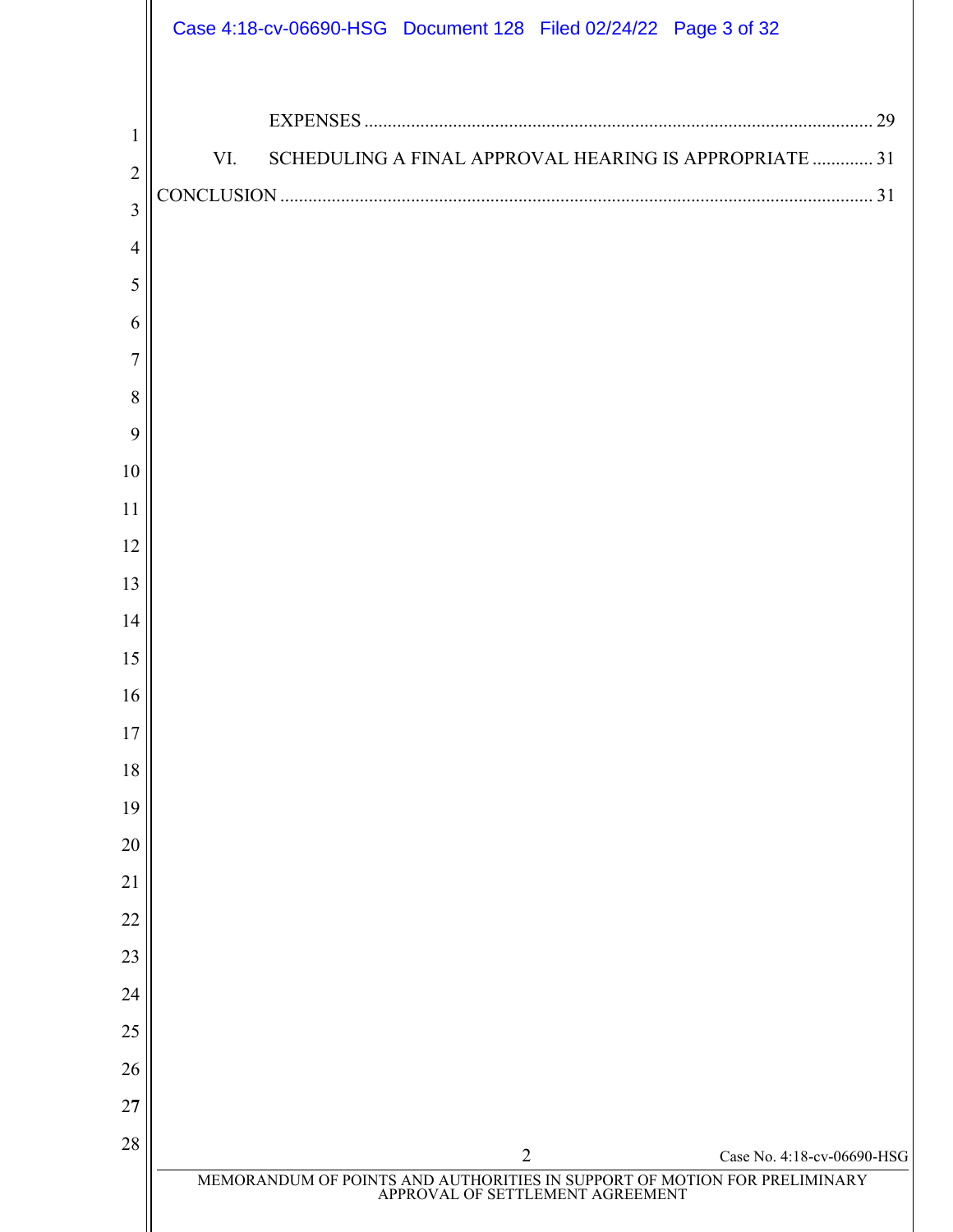|                     | Case 4:18-cv-06690-HSG Document 128 Filed 02/24/22 Page 4 of 32                                               |
|---------------------|---------------------------------------------------------------------------------------------------------------|
| 1                   | <b>TABLE OF AUTHORITIES</b>                                                                                   |
| $\overline{2}$      | Cases                                                                                                         |
| $\overline{3}$      | Accord Pulaski & Middleman, LLC v. Google, Inc.,                                                              |
| $\overline{4}$<br>5 | Altamirano v. Shaw Indus., Inc.,                                                                              |
| 6                   | Ang v. Bimbo Bakeries USA, Inc.,                                                                              |
| $\overline{7}$<br>8 | Astiana v. Kashi Co.,                                                                                         |
| 9                   | Balderas v. Massage Envy Franchising, LLC,                                                                    |
| 10                  | Briseno v. Henderson,                                                                                         |
| 11<br>12            | Brown v. Hain Celestial Grp., Inc.,                                                                           |
| 13                  | Burgos v. Sunvalleytek Int'l,<br>No. 18-cv-06910-HSG, 2021 WL 2952828 (N.D. Cal. May 10, 2021) 19, 23         |
| 14<br>15            | Churchill Village, L.L.C. v. General Elec.,                                                                   |
| 16                  | Cook v. Niedert,                                                                                              |
| 17<br>18            | Cox v. Clarus Mktg. Group, LLC,                                                                               |
| 19                  | Downing v. Keurig Green Mountain, Inc.,                                                                       |
| 20<br>21            | Eddings v. Health Net, Inc.,                                                                                  |
| 22                  | Fulford v. Logitech, Inc.,                                                                                    |
| 23<br>24            | Geis v. Nestle Waters North America, Inc.,                                                                    |
| 25<br>26            | Glass v. UBS Fin. Servs., Inc.,                                                                               |
| 27                  | Hanlon v. Chrysler Corp.,                                                                                     |
| 28                  | 3<br>Case No. 4:18-cv-06690-HSG                                                                               |
|                     | MEMORANDUM OF POINTS AND AUTHORITIES IN SUPPORT OF MOTION FOR PRELIMINARY<br>APPROVAL OF SETTLEMENT AGREEMENT |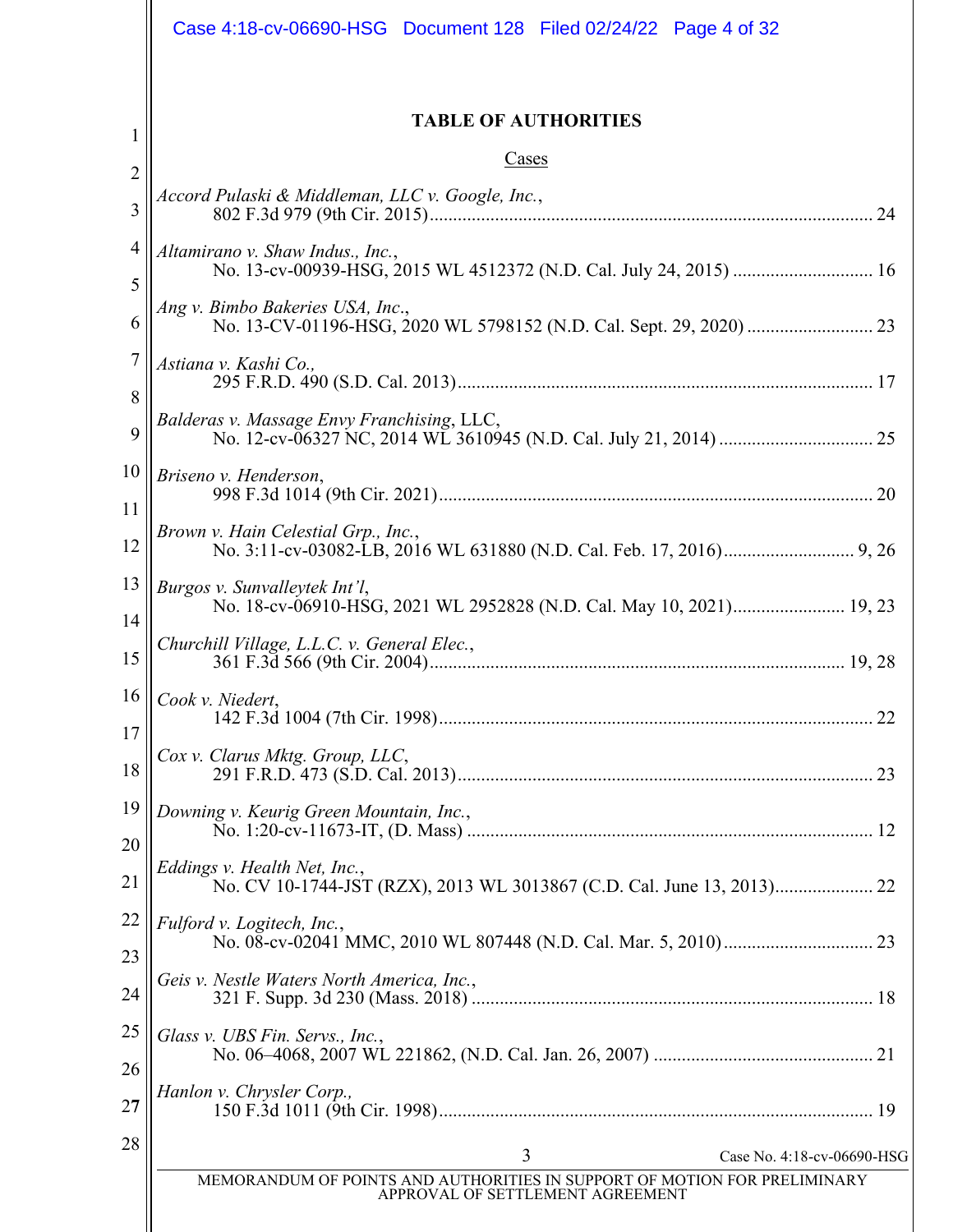|                     | Case 4:18-cv-06690-HSG  Document 128  Filed 02/24/22  Page 5 of 32                                                                               |
|---------------------|--------------------------------------------------------------------------------------------------------------------------------------------------|
| 1<br>$\overline{2}$ | In re Heritage Bond Litig.,<br>In re Hyundai and Kia Fuel Economy Litig.,                                                                        |
| 3                   | In re Mego Fin. Corp. Sec. Litig.,                                                                                                               |
| 4<br>5              | In re Online DVD-Rental Antitrust Litig.,                                                                                                        |
| 6<br>$\overline{7}$ | In re Portal Software Sec. Litig.,                                                                                                               |
| 8<br>9              | In re Tableware Antitrust Litig.,                                                                                                                |
| 10                  | In re Wells Fargo & Co. S'holder Derivative Litig.,                                                                                              |
| 11<br>12            | In re Wells Fargo Loan Processor Overtime Pay Litig.,<br>MDL Docket No. C-07-1841 (EMC), 2011 WL 3352460 (N.D. Cal. Aug. 2, 2011) 28             |
| 13<br>14            | Lane v. Facebook, Inc.,<br>Larsen v. Trader Joe's Co.,                                                                                           |
| 15<br>16            | Linney v. Cellular Alaska P'ship,                                                                                                                |
| 17                  | McCabe v. Six Continents Hotels, Inc.,                                                                                                           |
| 18<br>19            | Miller v. Ghirardelli Chocolate Co.,                                                                                                             |
| 20<br>21            | Morrison v. Am. Nat'l Red Cross,                                                                                                                 |
| 22                  | Natl. Rural Telecomm. Coop. v. DIRECTV, Inc.,                                                                                                    |
| 23<br>24            | Officers for Justice v. Civil Serv. Comm'n,<br>Radcliffe v. Experian Info. Solutions, Inc.,                                                      |
| 25<br>26            | Rael v. Children's Place, Inc.,                                                                                                                  |
| 27<br>28            | Rivas v. BG Retail, LLC,                                                                                                                         |
|                     | 4<br>Case No. 4:18-cv-06690-HSG<br>MEMORANDUM OF POINTS AND AUTHORITIES IN SUPPORT OF MOTION FOR PRELIMINARY<br>APPROVAL OF SETTLEMENT AGREEMENT |
|                     |                                                                                                                                                  |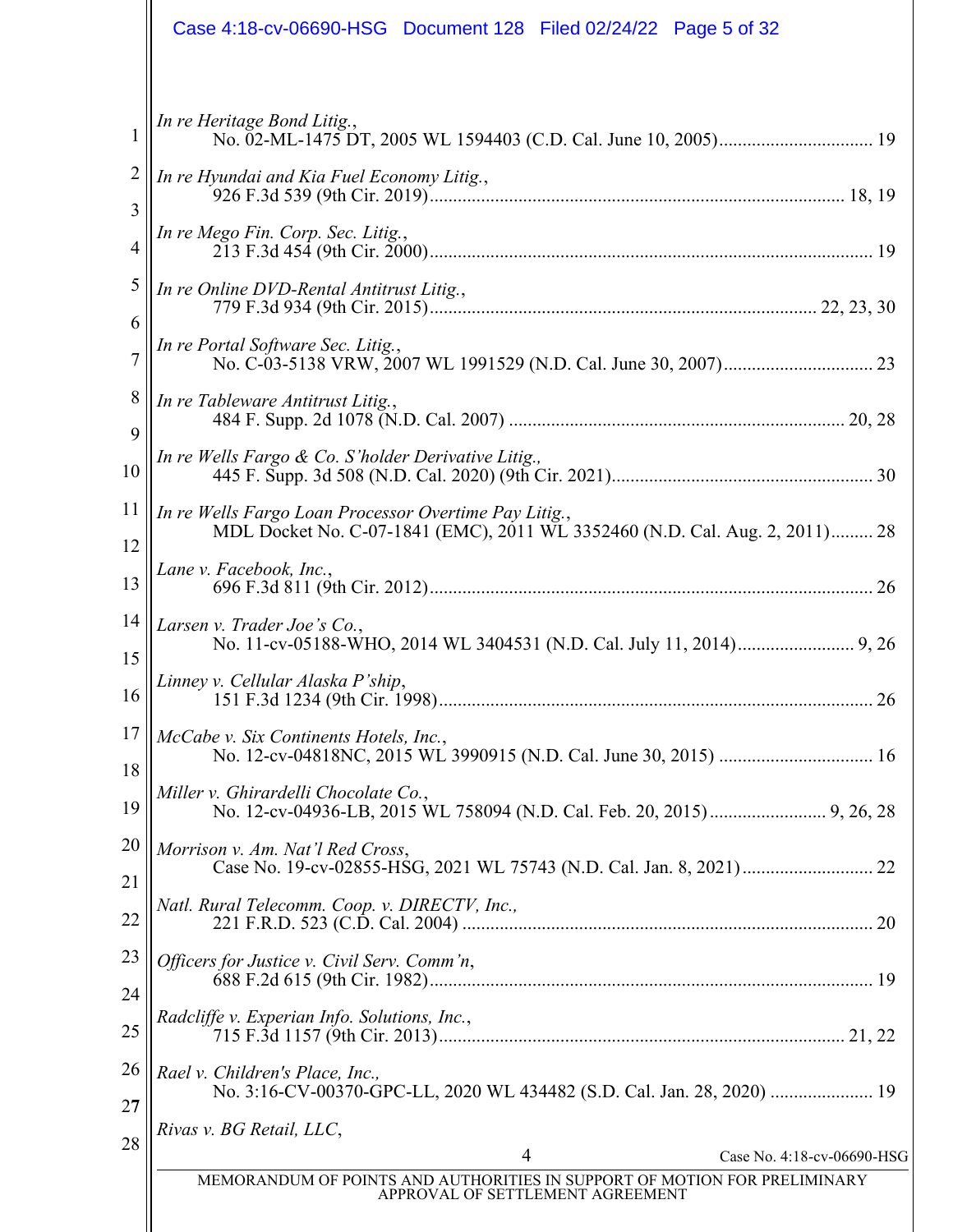|                       | Case 4:18-cv-06690-HSG Document 128 Filed 02/24/22 Page 6 of 32                                                 |  |
|-----------------------|-----------------------------------------------------------------------------------------------------------------|--|
| $\mathbf{1}$          | Rodriguez v. West Publ'g Corp.,                                                                                 |  |
| $\overline{2}$        |                                                                                                                 |  |
| 3<br>4                | Schaffer v. Litton Loan Serv., LP.,<br>No. CV 05-07673 MMM (JCx), 2012 WL 10274679 (C.D. Cal. Nov. 13, 2012) 25 |  |
| 5                     | Schneider v. Chipotle Mexican Grill, Inc., 336 F.R.D. 588                                                       |  |
| 6<br>$\overline{7}$   | Spann v. JC Penney Corp.,                                                                                       |  |
| 8                     | Staton v. Boeing, Co.,                                                                                          |  |
| 9<br>10               | Theodore Broomfiled v. Craft Brew Alliance, Inc.,                                                               |  |
| 11                    | Van Bronkhorst v. Safeco Corp.,                                                                                 |  |
| 12                    | Villanueva v. Morpho detection, Inc.,                                                                           |  |
| 13<br>14              | Vizcaino v. U.S. Dist. Ct. for W.D. Wash.,                                                                      |  |
| 15                    | Williams v. Costco Wholesale Corp.,                                                                             |  |
| 16 <sup>1</sup><br>17 | Zeizel v. Diamond Foods, Inc.,                                                                                  |  |
| 18                    | <b>Statutes</b>                                                                                                 |  |
| 19                    | C.C.P                                                                                                           |  |
| 20                    | C.C.P                                                                                                           |  |
| 21                    |                                                                                                                 |  |
| 22                    |                                                                                                                 |  |
| 23                    | Fed. R. Civ. P.                                                                                                 |  |
| 24                    | Fed. R. Civ. P.                                                                                                 |  |
| 25                    |                                                                                                                 |  |
| 26<br>27              | <b>MGL</b>                                                                                                      |  |
| 28                    |                                                                                                                 |  |
|                       | 5<br>Case No. 4:18-cv-06690-HSG<br>MEMORANDUM OF POINTS AND AUTHORITIES IN SUPPORT OF MOTION FOR PRELIMINARY    |  |
|                       | APPROVAL OF SETTLEMENT AGREEMENT                                                                                |  |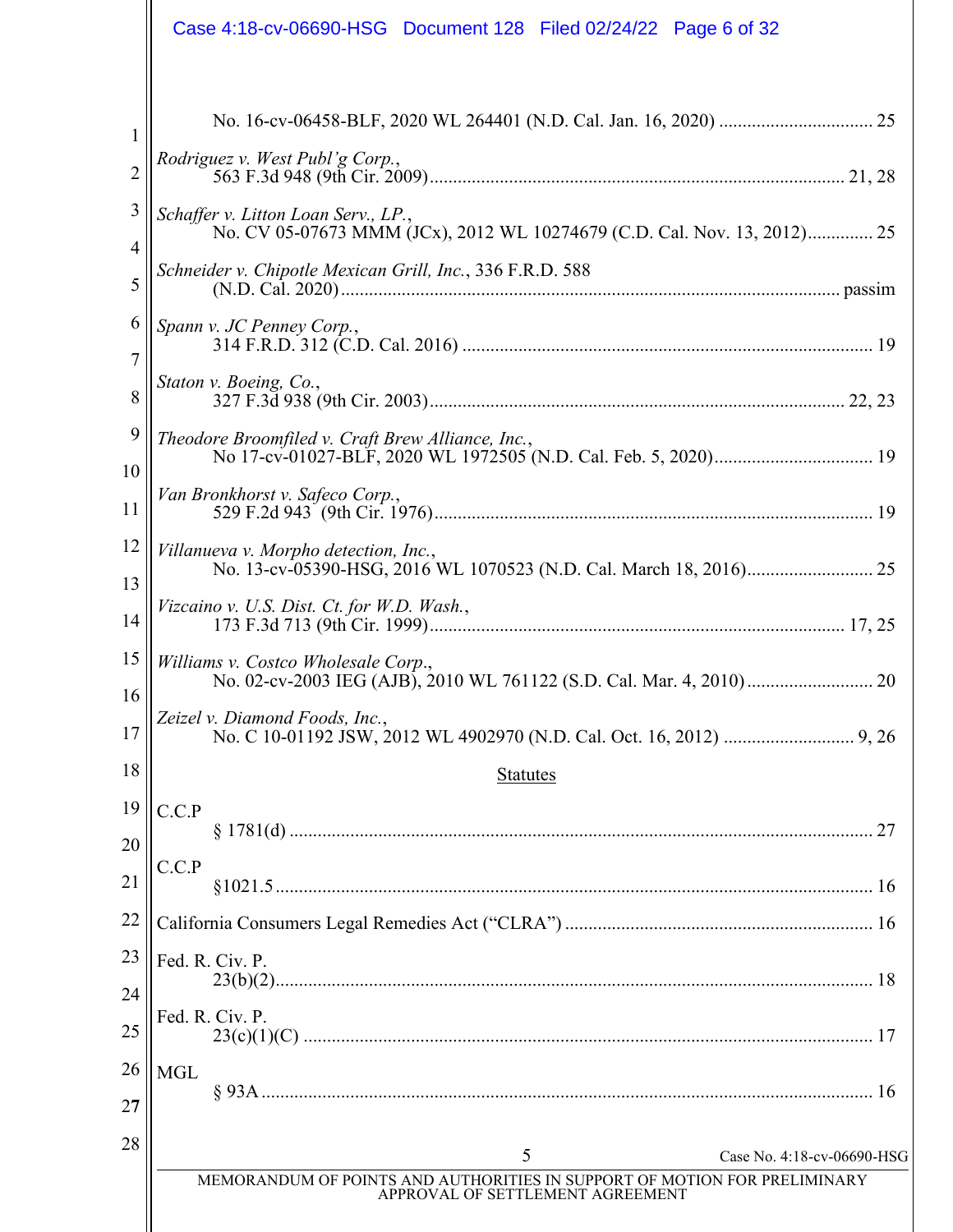|                                | Case 4:18-cv-06690-HSG Document 128 Filed 02/24/22 Page 7 of 32                                                                               |
|--------------------------------|-----------------------------------------------------------------------------------------------------------------------------------------------|
| $\mathbf{1}$<br>$\overline{2}$ | Treatises<br>WILLIAM B. RUBENSTEIN ET AL., NEWBERG ON CLASS ACTIONS § 11:25 (4th ed.<br>20                                                    |
| 3                              | Other Authorities                                                                                                                             |
| $\overline{4}$                 |                                                                                                                                               |
| 5                              |                                                                                                                                               |
| 6                              |                                                                                                                                               |
| 7                              |                                                                                                                                               |
| 8                              |                                                                                                                                               |
| 9                              |                                                                                                                                               |
| 10                             |                                                                                                                                               |
| 11                             |                                                                                                                                               |
| 12                             |                                                                                                                                               |
| 13                             |                                                                                                                                               |
| 14                             |                                                                                                                                               |
| 15                             |                                                                                                                                               |
| 16                             |                                                                                                                                               |
| 17                             |                                                                                                                                               |
| 18                             |                                                                                                                                               |
| 19                             |                                                                                                                                               |
| 20                             |                                                                                                                                               |
| 21                             |                                                                                                                                               |
| 22                             |                                                                                                                                               |
| 23<br>24                       |                                                                                                                                               |
| 25                             |                                                                                                                                               |
| 26                             |                                                                                                                                               |
| 27                             |                                                                                                                                               |
| 28                             |                                                                                                                                               |
|                                | 6<br>Case No. 4:18-cv-06690-HSG<br>MEMORANDUM OF POINTS AND AUTHORITIES IN SUPPORT OF MOTION FOR PRELIMINARY APPROVAL OF SETTLEMENT AGREEMENT |
|                                |                                                                                                                                               |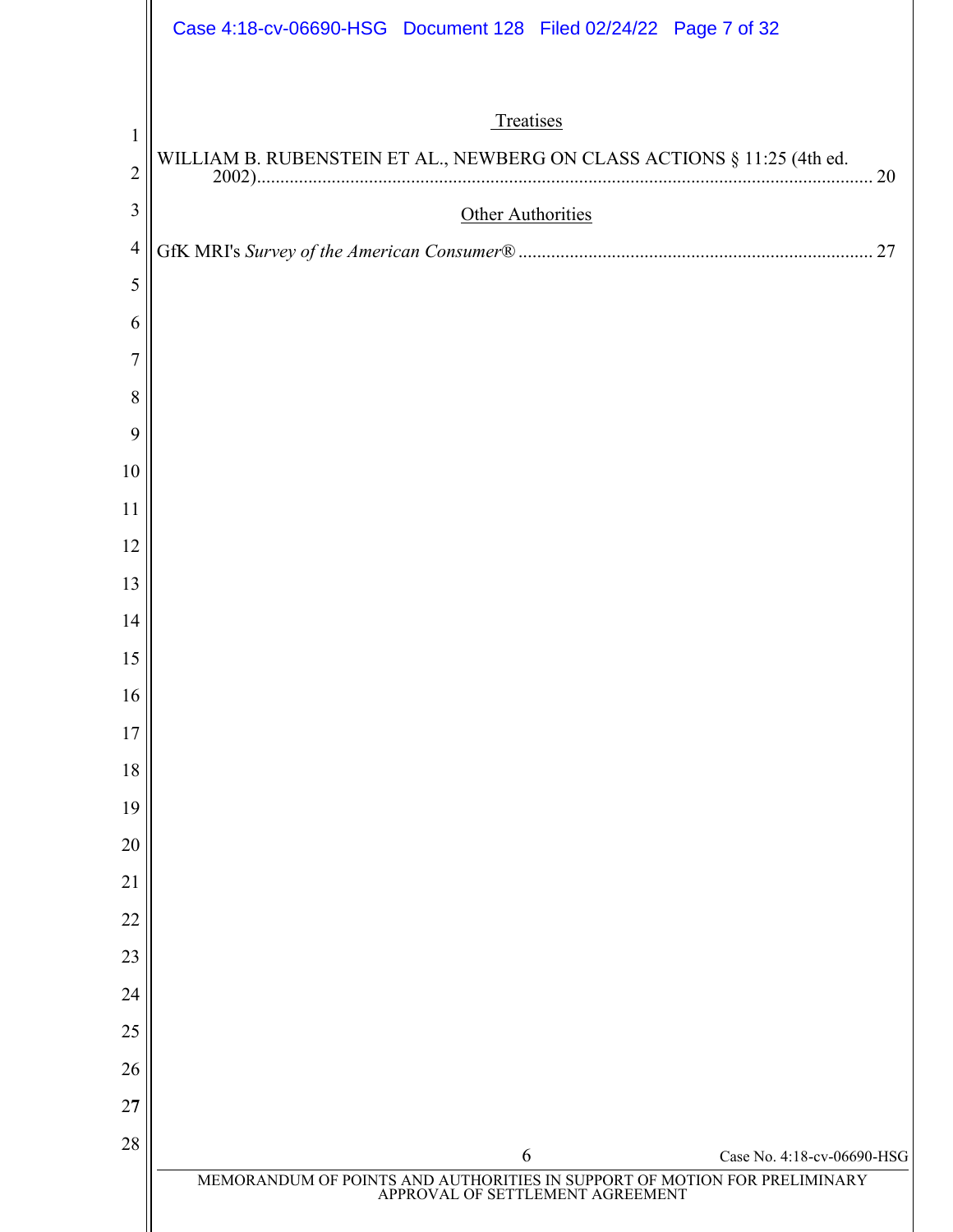1

2

#### **NOTICE OF MOTION AND MOTION**

# **TO ALL PARTIES AND THEIR ATTORNEYS OF RECORD:**

3 4 5 6 7 8 9 10 **PLEASE TAKE NOTICE THAT** on March 17, 2022 at 1:00 p.m., or as soon thereafter as this matter may be heard in the courtroom of the Honorable Haywood S. Gilliam, Jr., Plaintiff Kathleen Smith ("Plaintiff") will, and hereby does, move for an Order pursuant to Rule 23 of the Federal Rules of Civil Procedure ("Rule"): (1) preliminarily approving the proposed settlement; (2) certifying a modified settlement class for settlement purposes only; (3) approving the form and manner of notice to the class; and (4) scheduling a final approval hearing before the Court. Plaintiff further moves for an Order granting leave to file a Second Amended Complaint in connection with the proposed Settlement.

11 12 13 14 The Court should grant the Motion because the settlement is the product of arm's-length, good-faith negotiations, and is fair, reasonable and adequate to the class such that the Court should authorize notice of its terms to class members and schedule a hearing for final approval of the proposed settlement.

15 16 17 18 This motion is based on this Notice of Motion and Motion, the Memorandum of Points and Authorities, the accompanying Declaration of Howard Hirsch and exhibits attached thereto, the other papers on file in this action, and such other submissions or arguments that may be presented before or at the hearing on this motion.

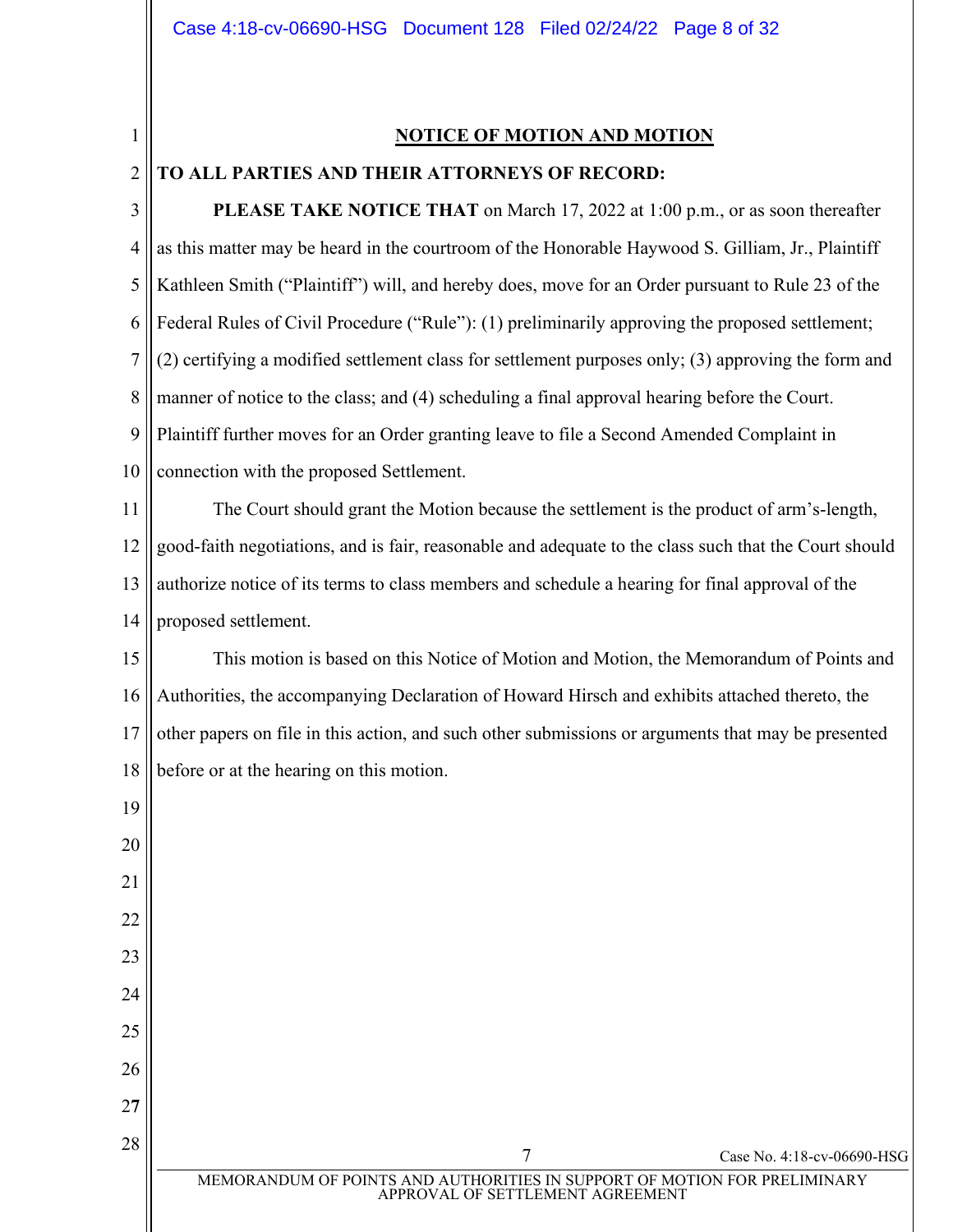<span id="page-8-0"></span>1 2

# **MEMORANDUM OF POINTS AND AUTHORITIES INTRODUCTION**

3 4 5 6 7 8 9 Plaintiffs Kathleen Smith and Mathew Downing ("Plaintiffs"), $<sup>1</sup>$  on behalf of the proposed</sup> Settlement Class (defined herein), requests that the Court grant preliminary approval of the Settlement ("Settlement") reached with Defendant Keurig Green Mountain, Inc. ("Keurig" or "Defendant"), attached as Exhibit 1 to the Declaration of Howard Hirsch ("Hirsch Decl.") submitted herewith. The Settlement resolves, on a national basis, Plaintiffs' claims for injunctive relief and class wide damages concerning Keurig's allegedly false and misleading labeling of its single serve coffee pods labeled as recyclable (the "Products").

10 11 12 13 14 15 16 17 18 19 20 21 22 23 24 25 26 The Settlement is fair, reasonable, and adequate, falling well within the range of class action settlements that merit preliminary approval. First, the Settlement provides injunctive relief that fully remedies the alleged false representation at the heart of this case. Specifically, the Settlement will prohibit Keurig from labeling, marketing, advertising, or otherwise representing that the Products are recyclable (through use of the word "Recycling" or any variation thereof or through the conspicuous use of the Chasing Arrow symbol or any variation thereof) without clearly and prominently including a revised qualifying statement, "Check Locally – Not Recycled in Many Communities." Settlement  $\S$  III.A.2. This new qualifying language clearly puts consumers on notice that the Products are not recyclable in many communities. Hirsch Decl. ¶ 8. The Settlement would also require Keurig to present this new disclaimer in a substantially larger font size than the disclaimer on the current packaging, ensuring that consumers notice and understand the statement. *Id*. Because Keurig's labels also cross-reference its website for more information about the recyclability of the Products, the Settlement also requires changes to the content of Keurig's website (and other forms of advertising) to ensure consumers are not misled into believing the Products are more widely recyclable than they are. Settlement § III.A.7. Second, the Settlement provides for the non-reversionary payment of ten million dollars

2**7**  $28 \parallel$  28 Case No. 4:18-cv-06690-HSG  $<sup>1</sup>$  Plaintiff Smith requests that the Court grant leave to file the Second Amended Complaint, which</sup> adds Mathew Downing as a Plaintiff and expands the case to include a putative national class.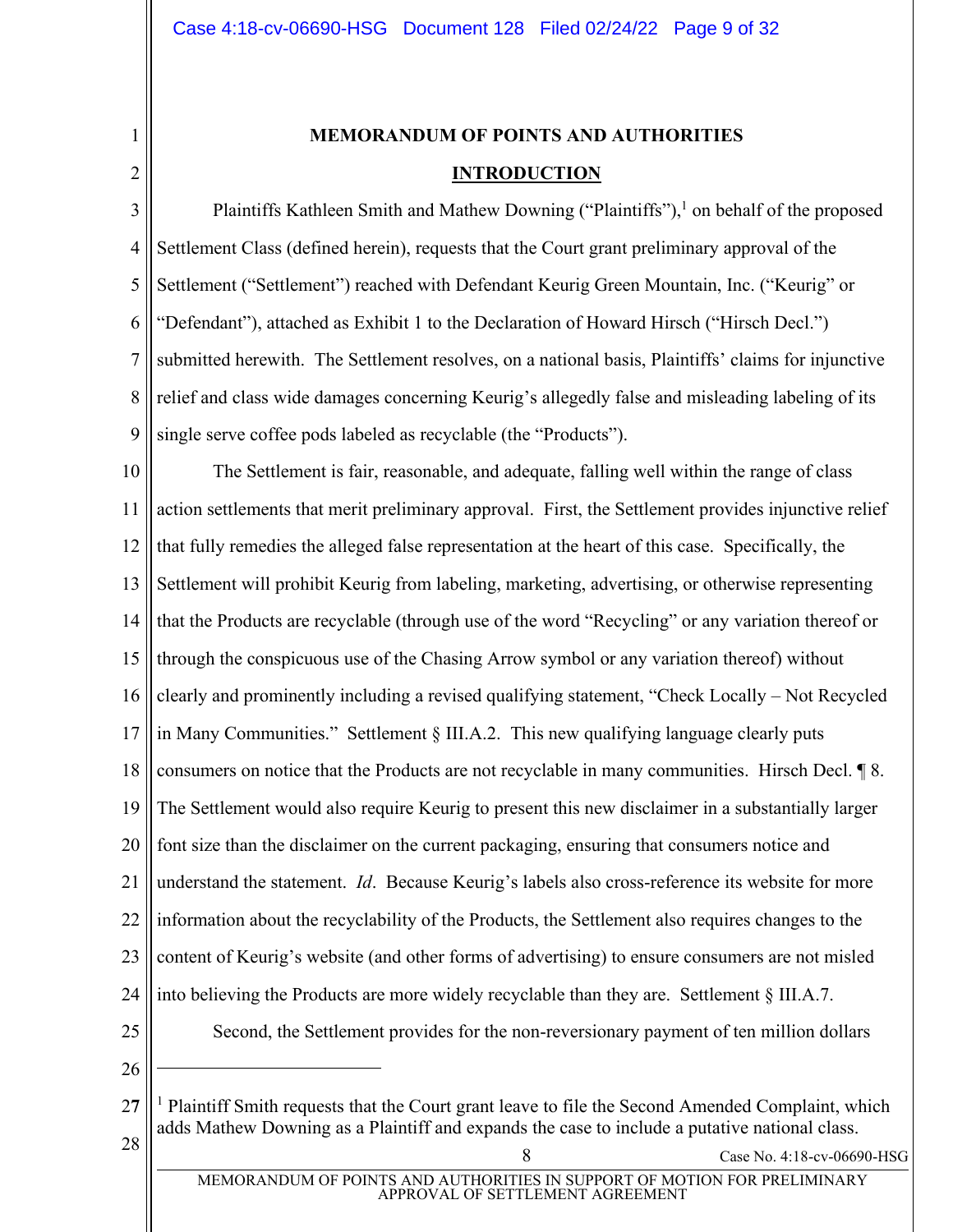1 2 3 4 5 6 7 8 9 10 11 12 13 14 15  $(10,000,000)$  in cash for the benefit of the Settlement Class (the "Settlement Fund"). Settlement § III.B.1. This fund, which constitutes more than 10% of the maximum alleged actual damages to the class as a whole, represents a significant recovery for the Settlement Class in light of the substantial risks of decertification and trial. Keurig charged approximately \$6.40 for ten (10) single-serve coffee pods during the class period. While hotly disputed by Keurig, Plaintiffs' expert has determined that the average actual damages a class member suffered was approximately \$0.10 per 10 pods. Hirsch Decl. ¶ 12. Under the Settlement, each Settlement Class member can recover more than their actual damages by obtaining \$0.35 per 10 pods with proof of payment, with a minimum of \$6.00 and a maximum of \$36.00 per household. Settlement § III.B.4. To be clear, customers did not purchase pods individually but instead purchased pods in packages that typically contained dozens of pods per package; therefore, the benefit provided by the settlement with proof of purchase may be substantial for any class members who kept records of their purchases (as reflected by the \$36.00 maximum benefit per household). Hirsch Decl. ¶ 13. Moreover, even as to class members who do did not keep such records, such Settlement Class member may recover \$5.00 without proof of purchase. Settlement § III.B.4.

16 17 18 19 20 21 22 23 24 25 26 2**7**  $\begin{array}{c|c} 28 & 9 \end{array}$  Case No. 4:18-cv-06690-HSG These settlement benefits, which class members may obtain through a simple claims process (including an online claim form), are in line with, if not better than, other mislabeling settlements approved in this District, including cases involving alleged mislabeling of food and beverages. *See*, *e.g.*, *Schneider v. Chipotle Mexican Grill, Inc.*, 336 F.R.D. 588 (N.D. Cal. 2020) (final approval of \$6.5 million settlement); *Miller v. Ghirardelli Chocolate Co.*, No. 12-cv-04936- LB, 2015 WL 758094 (N.D. Cal. Feb. 20, 2015) (final approval of \$5.25 million settlement); *Larsen v. Trader Joe's Co.*, No. 11-cv-05188-WHO, 2014 WL 3404531 (N.D. Cal. July 11, 2014) (final approval of \$3.375 million settlement); *Zeizel v. Diamond Foods, Inc.*, No. C 10-01192 JSW, 2012 WL 4902970 (N.D. Cal. Oct. 16, 2012) (final approval of \$2.6 million settlement); *Brown v. Hain Celestial Grp., Inc.*, No. 3:11-cv-03082-LB, 2016 WL 631880 (N.D. Cal. Feb. 17, 2016) (final approval of \$7.5 million cash and \$1.85 million in coupons settlement). Thus, the Settlement provides both injunctive relief and substantial monetary relief for

MEMORANDUM OF POINTS AND AUTHORITIES IN SUPPORT OF MOTION FOR PRELIMINARY APPROVAL OF SETTLEMENT AGREEMENT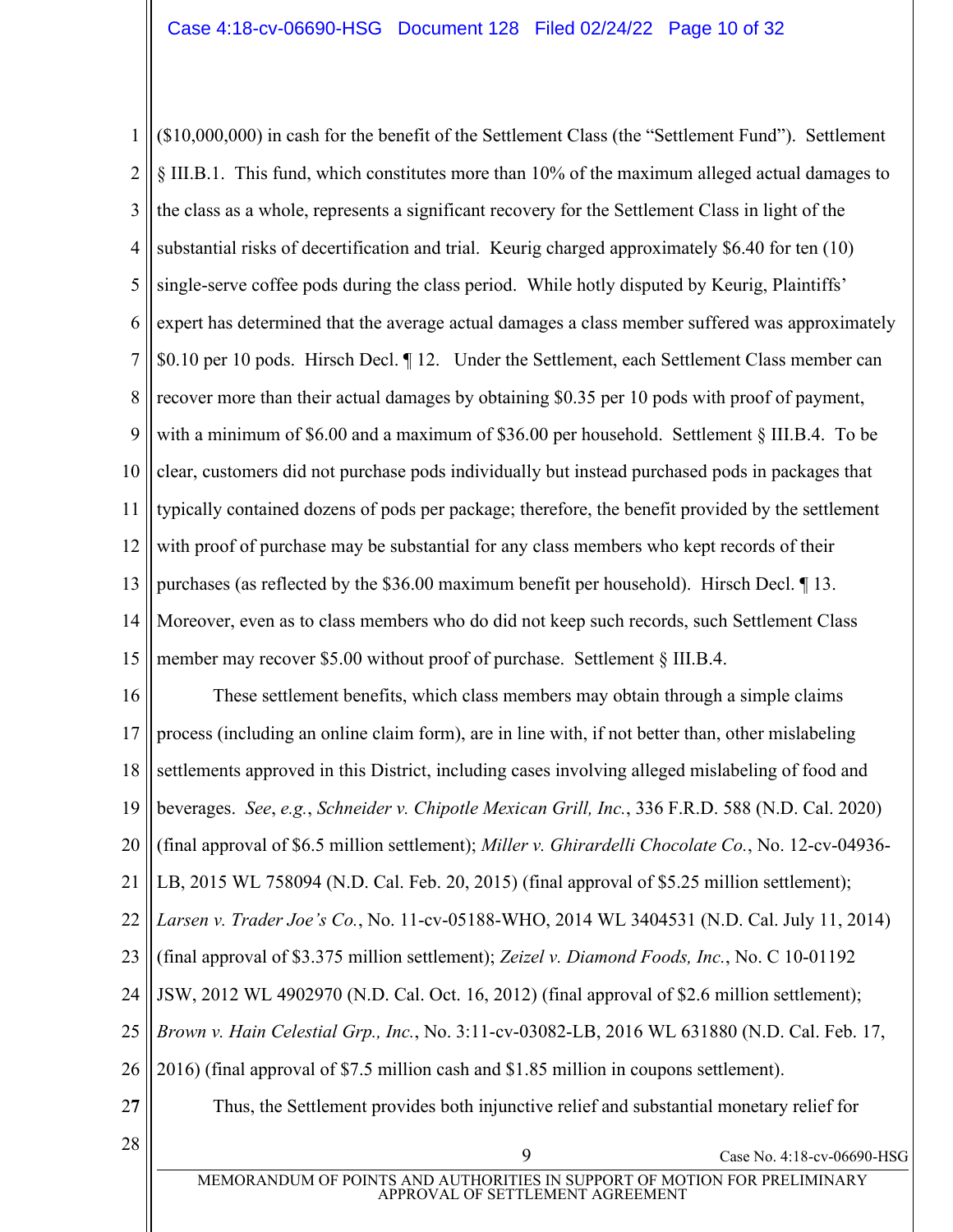1 2 3 4 5 6 7 8 9 10 11 many thousands of purchasers of the Products who allegedly paid a premium over other coffee products that did not purport to be recyclable. The Settlement is reasonable in light of the risks of continuing to litigate the case. Plaintiffs' legal theory was completely untested at the time the case was filed, and Keurig has vigorously contested the claims throughout. The parties reached the Settlement through arm's-length negotiations after over three years of hard-fought litigation, including: (1) substantial investigation by class counsel; (2) the completion of extensive fact discovery, including the review of hundreds of thousands of pages of documents, the issuance of over twenty-five non-party subpoenas, and the taking of numerous depositions; (3) significant motion practice, including an unsuccessful motion to dismiss, a successful motion for class certification, and Keurig's unsuccessful attempt to seek appellate interlocutory review of the Court's order granting class certification; and (4) two full-day mediation sessions.

12 13 14 15 16 17 18 19 20 Furthermore, the proposed notice plan provides Settlement Class members with the best notice practicable under the circumstances. It will allow Settlement Class members a full and fair opportunity to evaluate the Settlement to decide whether to participate. Accordingly, Plaintiffs request that the Court: (1) preliminarily approve the proposed Settlement; (2) certify a modified Settlement Class for settlement purposes only; (3) approve the form and manner of notice to the Settlement Class; and (4) schedule a final approval hearing before the Court pursuant to Rule 23(e) to determine whether the proposed Settlement is fair, reasonable, and adequate and should be finally approved. Plaintiffs further move for an Order granting leave to file a Second Amended Complaint in connection with the proposed Settlement.

<span id="page-10-0"></span>21

22

# **BACKGROUND**

# <span id="page-10-1"></span>**I. Summary Of The Litigation.**

23 24 25 26 2**7** Plaintiff Smith filed her class action complaint in California Superior Court on October 1, 2018. Plaintiff Smith alleged that Keurig's advertising, marketing, labeling, and sale of the Products as recyclable was false and misleading, in violation of California consumer protection laws. On November 2, 2018, Keurig timely filed a notice of removal to this Court (ECF No. 1). On December 7, 2018, Keurig filed a motion to dismiss (ECF No. 18). Plaintiff Smith

 $28 \parallel$   $28 \parallel$  Case No. 4:18-cv-06690-HSG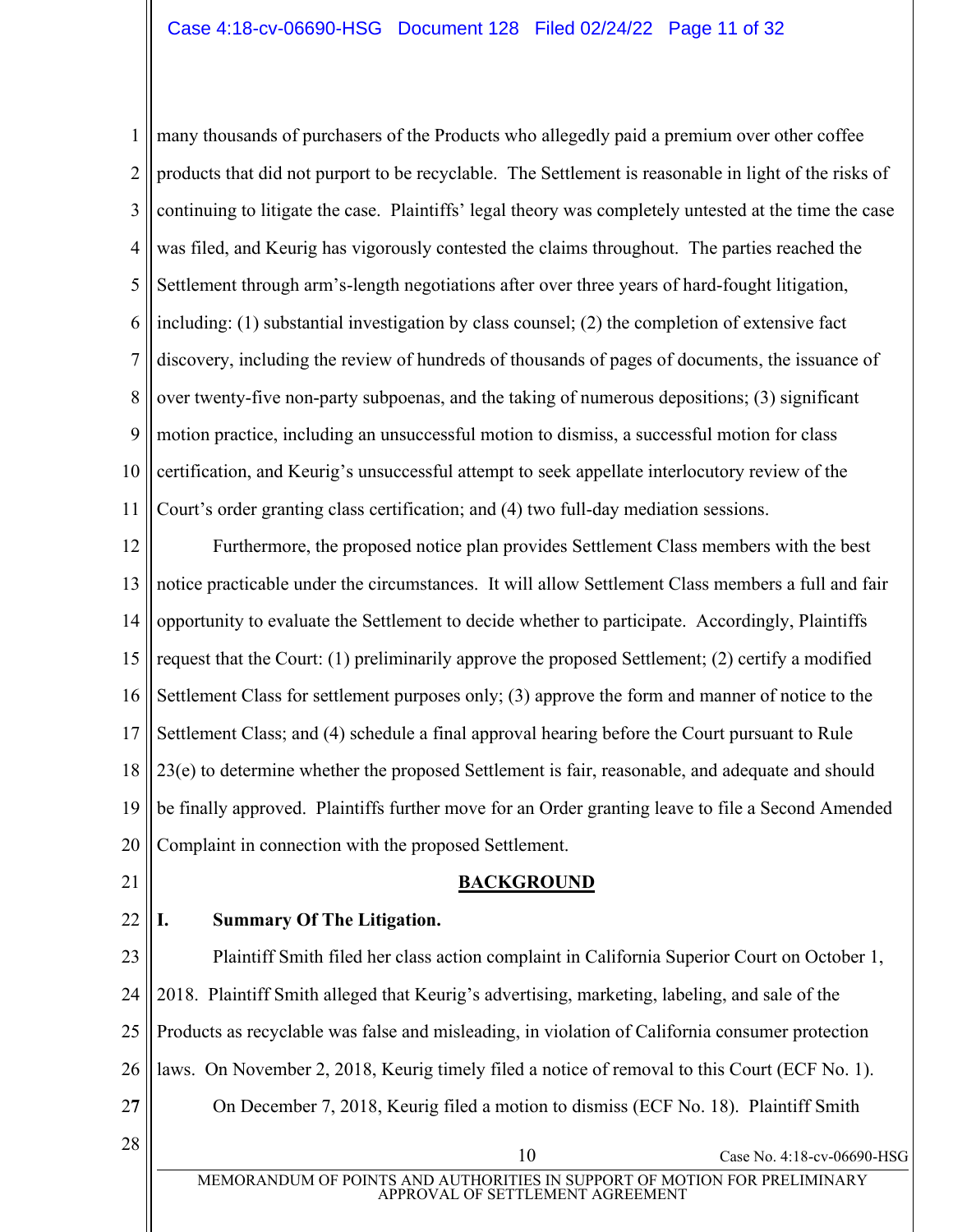1 2 3 4 then filed the operative First Amended Complaint on December 28, 2018 (ECF No. 20). Keurig moved to dismiss the First Amended Complaint on January 28, 2019 (ECF No. 26). The Court denied Keurig's motion to dismiss in its entirety (ECF No. 50) and Keurig filed its answer to the First Amended Complaint on July 15, 2019 (ECF No. 51).

5 6 7 8 9 10 11 12 Extensive discovery was completed prior to briefing on Plaintiff Smith's motion for class certification. Discovery included the production and review of hundreds of thousands of pages of documents from parties and non-parties, preparing for and defending Ms. Smith's deposition, taking Rule 30(b)(6) depositions of Keurig employees, and serving and responding to over a hundred discovery requests. Hirsch Decl.  $\parallel$  5. In addition, Plaintiff Smith served subpoenas on over twenty-five non-parties. *Id*. Plaintiff Smith also conducted many meet and confer efforts with Keurig and filed joint discovery letters and other requests for resolution of discovery disputes before this Court (ECF Nos. 59, 69).

13 14 15 16 17 18 19 On December 17, 2019, Plaintiff Smith filed her motion for class certification (ECF No. 65). On September 21, 2020, the Court certified a class under both Rule 23(b)(2) and Rule 23(b)(3) (ECF No. 96). On October 5, 2020, Keurig filed a Rule 23(f) petition before the Ninth Circuit seeking permission to appeal the Court's decision granting class certification (ECF No. 98). On October 21, 2020, this Court set the scheduling order through trial, setting deadlines for the exchange of opening and rebuttal expert reports and the close of discovery. On November 25, 2020, the Court of Appeals denied Keurig's petition (ECF No. 104).

20 21 22 23 24 Between November 25, 2020, and October 27, 2021, the parties continued to vigorously litigate this case, including conducting several non-party depositions, litigating disagreements regarding various case management issues (*see*, *e.g.*, ECF No. 111) and raising additional discovery disputes with the Court that the parties could not resolve through extensive informal meet and confer efforts (ECF Nos. 116, 122).

25 26 2**7** Plaintiff Downing filed his class action complaint in the United States District Court of Massachusetts on September 9, 2020, alleging substantially similar claims as Plaintiff Smith but on behalf of both a Massachusetts subclass and a national class. Hirsch Decl. ¶ 6; *see also*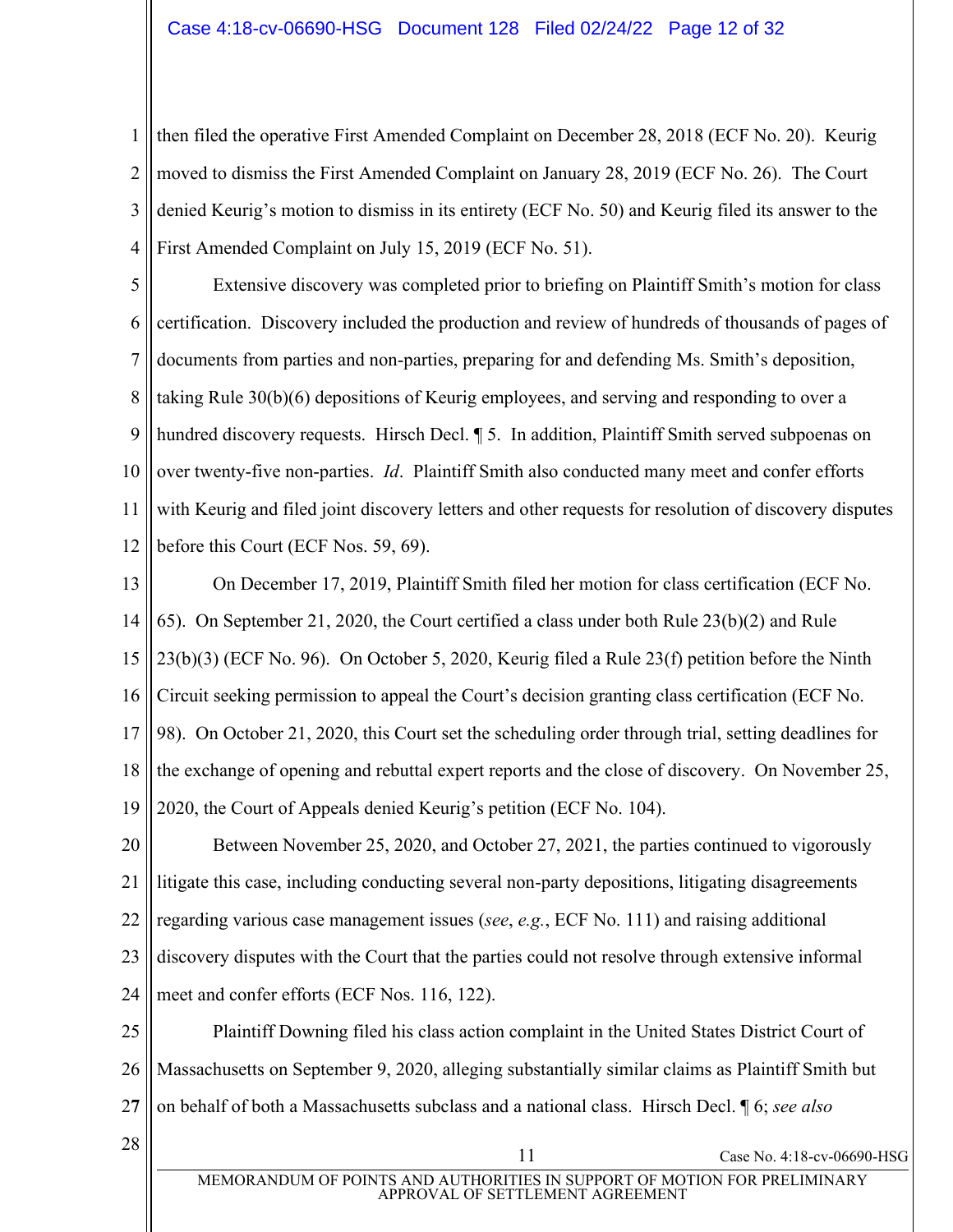1 2 3 4 5 6 7 8 *Downing v. Keurig Green Mountain, Inc.*, No. 1:20-cv-11673-IT, (D. Mass) (Dkt. No. 1). On December 12, 2020, Keurig filed a motion to dismiss in that case along with a motion to strike the national class allegations. *Id*. On June 11, 2021, the Massachusetts District Court denied Keurig's motion to dismiss, but granted Keurig's motion to strike the nationwide class. *Id.*; *see also Downing v. Keurig Green Mountain, Inc.*, No. 1:20-cv-11673-IT, 2021 WL 2403811 (D. Mass. June 11, 2021). Plaintiff Downing filed a petition for permission to appeal the court's ruling striking allegations on behalf of a nationwide class, and that petition remains pending in the First Circuit. *Id*.

9

# <span id="page-12-0"></span>**II. Settlement Negotiations And Mediation.**

10 11 12 13 14 15 16 17 18 19 20 The parties have engaged in periodic settlement discussions throughout the pendency of this litigation, including two full-day mediation sessions. Hirsch Decl. ¶ 7. On May 11, 2021, the parties and their counsel participated in their first full-day mediation with Hon. Morton Denlow (Ret.). *Id*. The parties did not settle during that mediation session; however, the parties made significant progress towards resolving Plaintiffs' claim for injunctive relief. *Id*. The parties and their counsel then participated in multiple conference calls with Hon. Morton Denlow. *Id*. On September 21, 2021, the parties and their counsel participated in a second full-day mediation with Hon. Morton Denlow. *Id*. While the parties did not fully settle the case, they made additional progress. *Id*. On October 27, 2021, after further discussions with the parties and their counsel, the parties executed a settlement term sheet and requested the Court to stay all proceedings and set a deadline for the present motion. *Id*. 2

- <span id="page-12-1"></span>21 **III. Summary Of The Settlement.**
- <span id="page-12-2"></span>22

# **A. Benefit To Plaintiffs And The Settlement Class.**

23 24 25 The Settlement provides benefits to Plaintiffs and the Settlement Class by requiring Keurig to make material changes to its labeling, marketing and advertising of the Products, including prominently adding a revised qualifying statement "Check Locally – Not Recycled in Many

26

<sup>2</sup>**7**  $28 \parallel$   $2 \parallel$  Case No. 4:18-cv-06690-HSG <sup>2</sup> Likewise, the *Downing* case and associated appeal have been stayed pursuant to the agreement of the Parties pending this Court's consideration of the Settlement.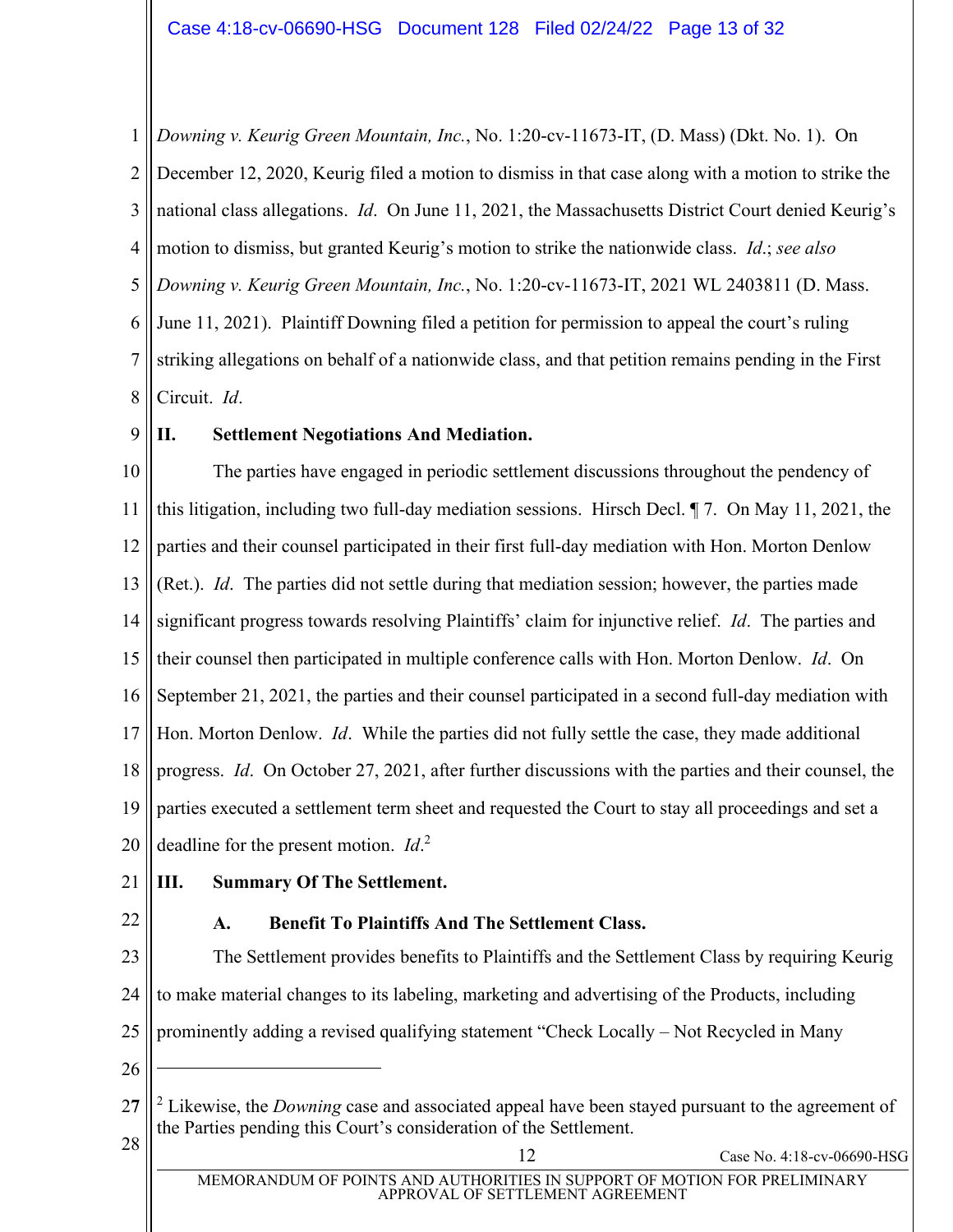1 2 3 4 5 6 7 Communities." Settlement § III.A.1. By making these modifications, Keurig will prevent future injury to future purchasers of the Products (including Settlement Class members). In addition, Keurig agrees to provide \$10 million for the benefit of the Settlement Class. *Id*. § III.B.1. While not included as a Settlement term, Keurig began modifying the Products in 2021 after this litigation was pending to include a more easily peelable lid to make the Products more likely to be successfully recycled, which Plaintiffs had also urged Keurig to do throughout the litigation. Hirsch Decl. ¶ 14.

<span id="page-13-0"></span>8

#### **1. Changes To Business Practices.**

9 10 11 12 13 14 15 16 17 18 19 20 The Settlement directly addresses the alleged misrepresentation at the center of this case. The labels of the Products purchased by Plaintiffs boldly proclaimed in large type, "Have your cup" and recycle it, too," and had no qualifying language other than "Check locally to recycle empty cup." *See* ECF No. 20, ¶ 19; Hirsch Decl. ¶ 8. While Keurig's labels have changed over time, the injunctive portion of the Settlement requires Keurig to modify all its labels, advertising, and marketing of the Products to qualify any recycling representation with the statement, "Check" Locally  $-$  Not Recycled in Many Communities.<sup>"</sup> Settlement  $\S$  III.A.1. This qualifier must appear in close proximity to any representation regarding recycling and in a font size no smaller than 55% of the font size of any recyclable representation. *Id*. § III.A.2. The qualifying language required by the Settlement is substantially stronger than anything Keurig has ever included, and at least 20% larger than its current qualifier to ensure that consumers actually notice and read the qualification. Hirsch Decl. ¶ 8.

21 22 23 24 25 26 2**7**  $28 \parallel$  Case No. 4:18-cv-06690-HSG In addition, because Keurig also makes recyclability representations in other print and online marketing, and because Keurig's labels cross-reference its website, the Settlement also addresses the content of Keurig's website and other forms of advertising to ensure those sources do not mislead consumers into believing the Products are recyclable everywhere. Settlement § III.A.7. For example, Keurig's website currently states, "Our new pods are made of polypropylene #5 plastic, which is accepted for recycling in the majority of communities across the United States," which could lead a consumer to believe that any community that accepts  $#5$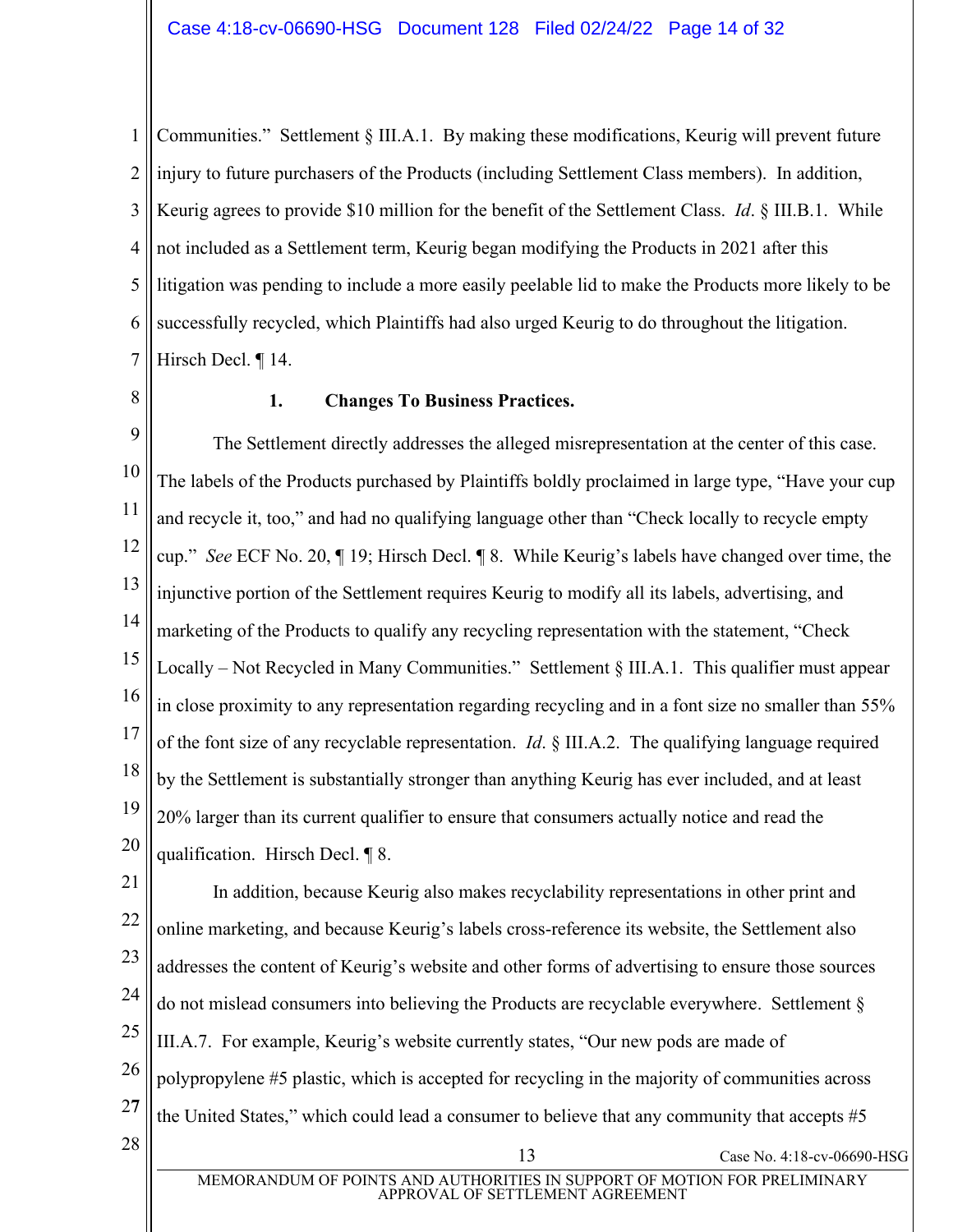1 2 3 4 5 6 7 8 plastic accepts the Products for recycling. *Id*., § III.A.8; Hirsch Decl. ¶ 9. To redress this, the Settlement requires Keurig to include qualifying language or context indicating that not all communities that accept #5 plastic currently accept coffee pods or other small format items. *Id*. In addition, the Settlement requires any video content to feature a revised qualifier at the same time as the recycling representation in a sufficiently large font, such that a reasonable viewer could read it. Settlement  $\S$  III.A.7. The Settlement also mandates modifications to Keurig's publicly available corporate responsibility and sustainability reports, requiring Keurig to use the new qualifications on any page referencing the recyclability of the Products. *Id*.

<span id="page-14-0"></span>9

# **2. Payments To The Settlement Class Members.**

10 11 12 13 14 15 16 17 18 19 Keurig will contribute \$10 million to the Settlement Fund, which will compensate purchasers of the Products who Plaintiffs allege were misled by Keurig's labeling practices. Settlement § III.B.1. Settlement Class members who submit claim forms can receive \$5.00 per household without proof of payment. *Id*. § III.B.4. Settlement Class members with proof of purchase may obtain \$0.35 per 10 pods purchased for a maximum of \$36.00 per household (and a minimum of \$6.00). *Id*. Proof of purchase may include receipts, email or order or shipping confirmations.<sup>3</sup> *Id*. § III.B.3. To be clear, because consumers typically purchased pods in multipod packages containing dozens of pods, the typical recovery per transaction will be substantially greater than \$0.35, depending upon the number of pods within each package the class member purchased. Hirsch Decl. ¶ 13.

20 21 22 23 24 The Settlement does not permit any Settlement Fund money to revert to Keurig. If the amounts ultimately paid on claims and expenses do not equal or exceed \$10 million, the remainder of the Settlement Fund will be distributed to The Ocean Conservancy (75% of unclaimed funds) and Consumer Reports, Inc. (25% of unclaimed funds) for use in a manner that will provide the

25

26 2**7**  $3$  The Settlement Fund will be administered by Kroll Settlement Administration (the "Claims" Administrator" or "Kroll") – an independent, qualified company – which shall approve claims submitted by affected members of the Class in accordance with a clear and objective procedure and subject to verification by the parties.

 $28 \parallel$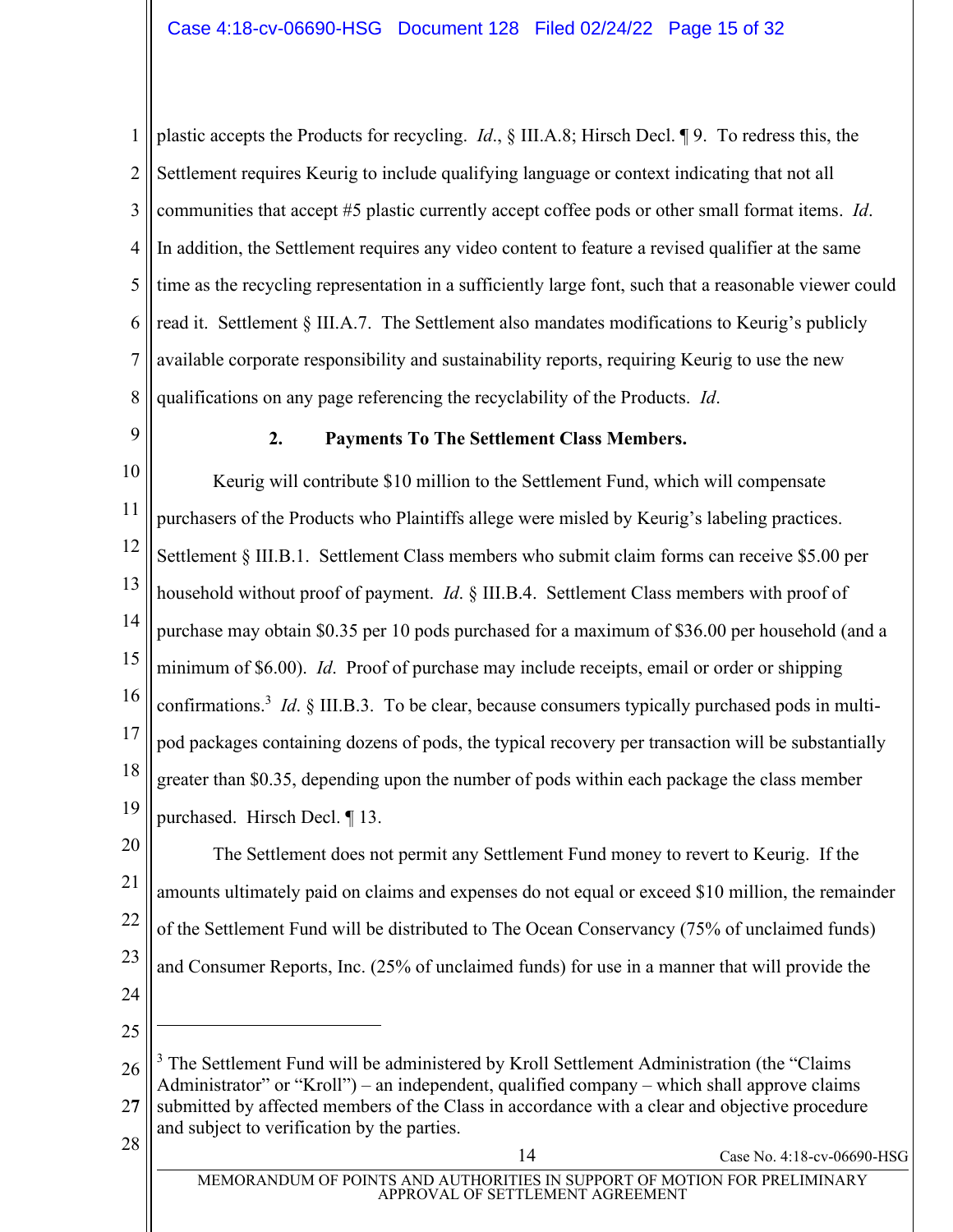1 2 next best use of compensation to Settlement Class members arising out of claims that have been made by Plaintiffs in this action.

3 4 5 6 7 8 9 10 The Ocean Conservancy's mission is to protect the ocean from global challenges by creating science-based solutions for a healthy ocean and the wildlife and communities that depend on it. Hirsch Decl. ¶ 30. The Ocean Conservancy has a program titled Fighting for Trash Free Seas centered on ending the flow of plastic into the ocean. *Id*. The Ocean Conservancy estimates that it has collected 341,836,857 pounds of trash, including plastic, from the ocean since 1986.<sup>4</sup> *Id*. As this case concerns plastic pollution in part due to the labeling of plastic products as recyclable that are not in fact recycled, there is a close correlation between the Ocean Conservancy's mission and the facts that give rise to the instant action. *Id*.

11 12 13 14 15 16 17 18 Consumer Reports (formerly known as Consumers Union) advocates to ensure that consumers can make informed choices and influence the marketplace. *Id*. Consumer Reports stands by the principle that consumer products and services must be safe, effective, reliable, and fairly priced. *Id*. It advocates for truth and transparency wherever information is hidden or unclear and it pushes companies to address and remedy issues quickly with their products and services.<sup>5</sup> *Id*. As this case concerns consumer deception due to the labeling of products as recyclable, there is a close correlation between Consumer Reports' mission and the facts that give rise to the instant action. *Id*.

<span id="page-15-0"></span>19

# **B.** Release Of Class Members' Claims.

20 21 22 23 24 25 26 2**7** 28  $\overline{15}$  Case No. 4:18-cv-06690-HSG MEMORANDUM OF POINTS AND AUTHORITIES IN SUPPORT OF MOTION FOR PRELIMINARY APPROVAL OF SETTLEMENT AGREEMENT In exchange for Keurig's agreement to change its business practices, including modification of the labels on the Products, and provide \$10 million for the benefit of the Settlement Class, the Settlement releases Keurig from all claims for injunctive and monetary relief arising out of Keurig's representations that the Products are recyclable. Settlement  $\S$  IV. <sup>4</sup> For more information about The Ocean Conservancy, visit [https://oceanconservancy.org/about/.](https://oceanconservancy.org/about/) <sup>5</sup> For more information about Consumer Reports, visit [https://www.consumerreports.org/cro/about-us/what-we-do/advocacy/index.htm.](https://www.consumerreports.org/cro/about-us/what-we-do/advocacy/index.htm)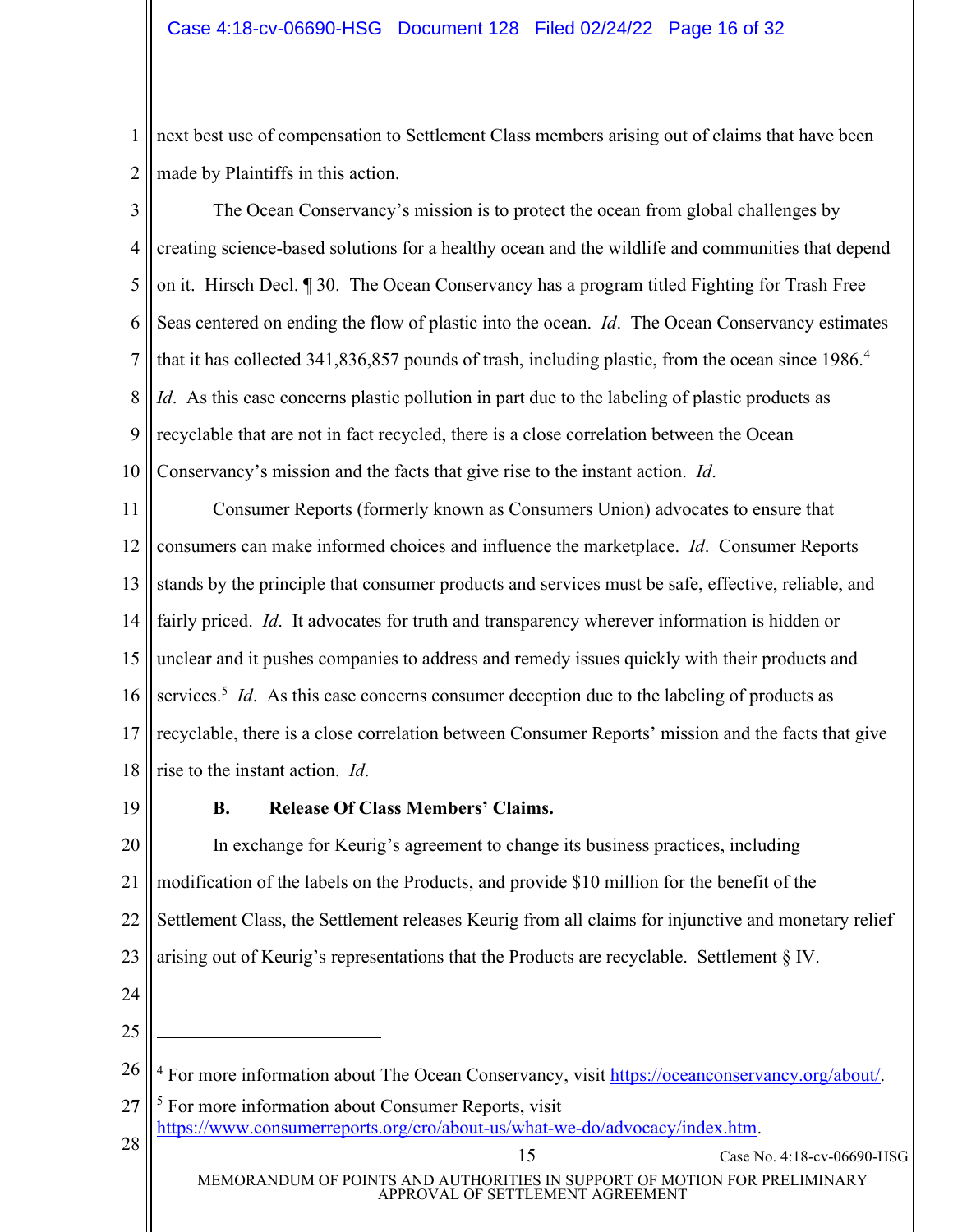<span id="page-16-0"></span>

| ш |  |
|---|--|
|   |  |
|   |  |

#### **C. Payment Of Plaintiffs¶ Reasonable Attorneys¶ Fees And Litigation Costs, And Service Awards To The Plaintiffs.**

<span id="page-16-2"></span><span id="page-16-1"></span>

| $\overline{2}$ | The Settlement authorizes class counsel to seek to recover a portion of their attorneys' fees                  |  |  |
|----------------|----------------------------------------------------------------------------------------------------------------|--|--|
| 3              | and costs incurred in prosecuting this action. Following the Court's preliminary approval of the               |  |  |
| $\overline{4}$ | Settlement, class counsel will submit an application to the Court for an award of attorneys' fees              |  |  |
| 5              | not to exceed \$3,000,000, plus reasonable expenses from the Settlement Fund. Settlement §                     |  |  |
| 6              | VIII.A.2. Class counsel's application for attorneys' fees and expenses will be made in accordance              |  |  |
| 7              | with the California Consumers Legal Remedies Act ("CLRA"), Cal. Code of Civil Procedure                        |  |  |
| 8              | §1021.5, Massachusetts General Laws § 93A ("MGL § 93A"), and the common fund doctrine.                         |  |  |
| 9              | Keurig retains the right to object to Plaintiffs' entitlement to such an award, or to the amount of an         |  |  |
| 10             | award Plaintiffs seek. Id.                                                                                     |  |  |
| 11             | At the same time as they move for attorneys' fees and costs, class counsel will seek                           |  |  |
| 12             | reasonable service award payments out of the Settlement Fund for the named Plaintiffs for their                |  |  |
| 13             | services as class representatives. <i>Id.</i> , $\S$ VIII.B. The amount of this award is not to exceed \$5,000 |  |  |
| 14             | for Plaintiff Smith and \$1,000 for Plaintiff Downing.                                                         |  |  |
| 15             | <b>ARGUMENT</b>                                                                                                |  |  |
| 16             | I.<br>THE COURT SHOULD GRANT LEAVE TO FILE THE SECOND AMENDED                                                  |  |  |
|                | <b>COMPLAINT IN CONNECTION WITH THE PROPOSED SETTLEMENT</b>                                                    |  |  |
| 17             | As part of the Settlement, Plaintiff Smith seeks the Court's permission to file a Second                       |  |  |
| 18             | Amended Complaint, which would redefine the class definition to be consistent with the proposed                |  |  |
| 19             | Settlement Class. Hirsch Decl., $\P$ 2, Exh. 2. Rule 15(a)(2) permits plaintiffs to amend their                |  |  |
| 20             | pleading with the opposing party's written consent or the Court's leave. "Where the parties have               |  |  |
| 21             | agreed to file an amended complaint as part of the class settlement, judges in this district have              |  |  |
| 22             | granted leave to amend, subject to the terms of the settlement." McCabe v. Six Continents Hotels,              |  |  |
| 23             | Inc., No. 12-cv-04818NC, 2015 WL 3990915, at *4 (N.D. Cal. June 30, 2015) (citations omitted);                 |  |  |
| 24             | Altamirano v. Shaw Indus., Inc., No. 13-cv-00939-HSG, 2015 WL 4512372, at *10 (N.D. Cal.                       |  |  |
| 25             | July 24, 2015); Schneider, 336 F.R.D. at 591 fn. 1. Because the parties agreed that Plaintiffs could           |  |  |
| 26             | amend the Complaint to implement the terms of the Settlement, the Court should grant the motion                |  |  |
| 27<br>28       | for leave to file the Second Amended Complaint.                                                                |  |  |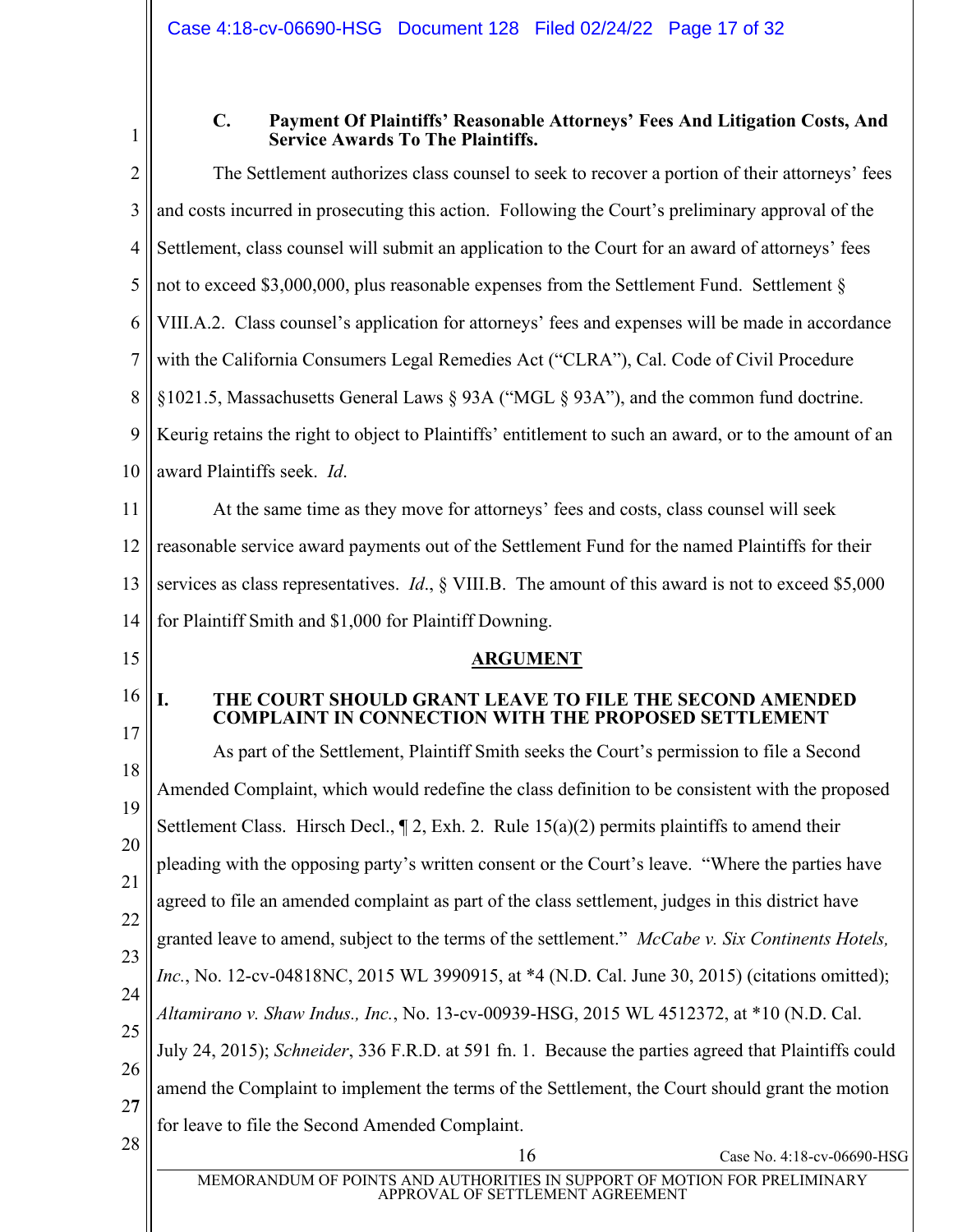1

# <span id="page-17-0"></span>**II. THE CLASS DEFINITION CONTEMPLATED BY THE SETTLEMENT SATISFIES RULE 23 AND CERTIFICATION IS WARRANTED**

2 3 4 5 6 7 8 9 10 11 12 13 14 15 16 17 18 19 20 21 22 23 24 25 26 2**7**  $28 \parallel$  Case No. 4:18-cv-06690-HSG MEMORANDUM OF POINTS AND AUTHORITIES IN SUPPORT OF MOTION FOR PRELIMINARY APPROVAL OF SETTLEMENT AGREEMENT On September 21, 2020, the Court granted class certification pursuant to Rules 23(b)(2) and 23(b)(3) (ECF No. 96). Ordinarily, there would be no reason to revisit the class definition at this juncture. However, the Settlement is conditioned upon the Court expanding the class definition from California purchasers of the Products to all purchasers of the Products in the United States. The proposed modified class definition is as follows: All persons who purchased the Products (defined herein) in the United States for personal, family, or household purposes from June 8, 2016, through the present. Excluded from the Settlement Class are all persons who opt out of the Settlement in a timely manner; counsel of record (and their respective law firms) for the parties; Defendant and any of its Affiliates (as defined in the Settlement), and all their immediate family members; any legal representative, heir or assign of Defendant; the Hon. Morton Denlow (Ret.) and his immediate family members; all federal court judges who have presided over this action, and their immediate family members; and those who purchased the Challenged Products for the purpose of resale. Settlement § I.A.12. The Court can amend or alter the class definition at any time before a decision on the merits. Fed. R. Civ. P. 23(c)(1)(C); *Vizcaino v. U.S. Dist. Ct. for W.D. Wash.*, 173 F.3d 713, 721 (9th Cir. 1999) (citing Rule  $23(c)(1)$ , giving court "explicit permission to alter or amend a certification order before [a] decision on the merits´). Here, the requested modification should be granted because it is appropriate to include and award settlement proceeds to those consumers who were exposed to the same recyclable claims and practices as Plaintiffs and the certified California class throughout the United States.<sup>6</sup> While the new class definition must satisfy Rule 23 requirements, *Astiana v. Kashi Co.*, 295 F.R.D. 490, 492 (S.D. Cal. 2013), those requirements are easily met here because the parties essentially seek only to add more people to the class who were exposed to the same practices, and <sup>6</sup> If for any reason the Court does not approve the settlement, each party shall retain all their respective rights as they existed as of the date of the execution of the Settlement, including maintenance of the class certified by the Court on September 21, 2020.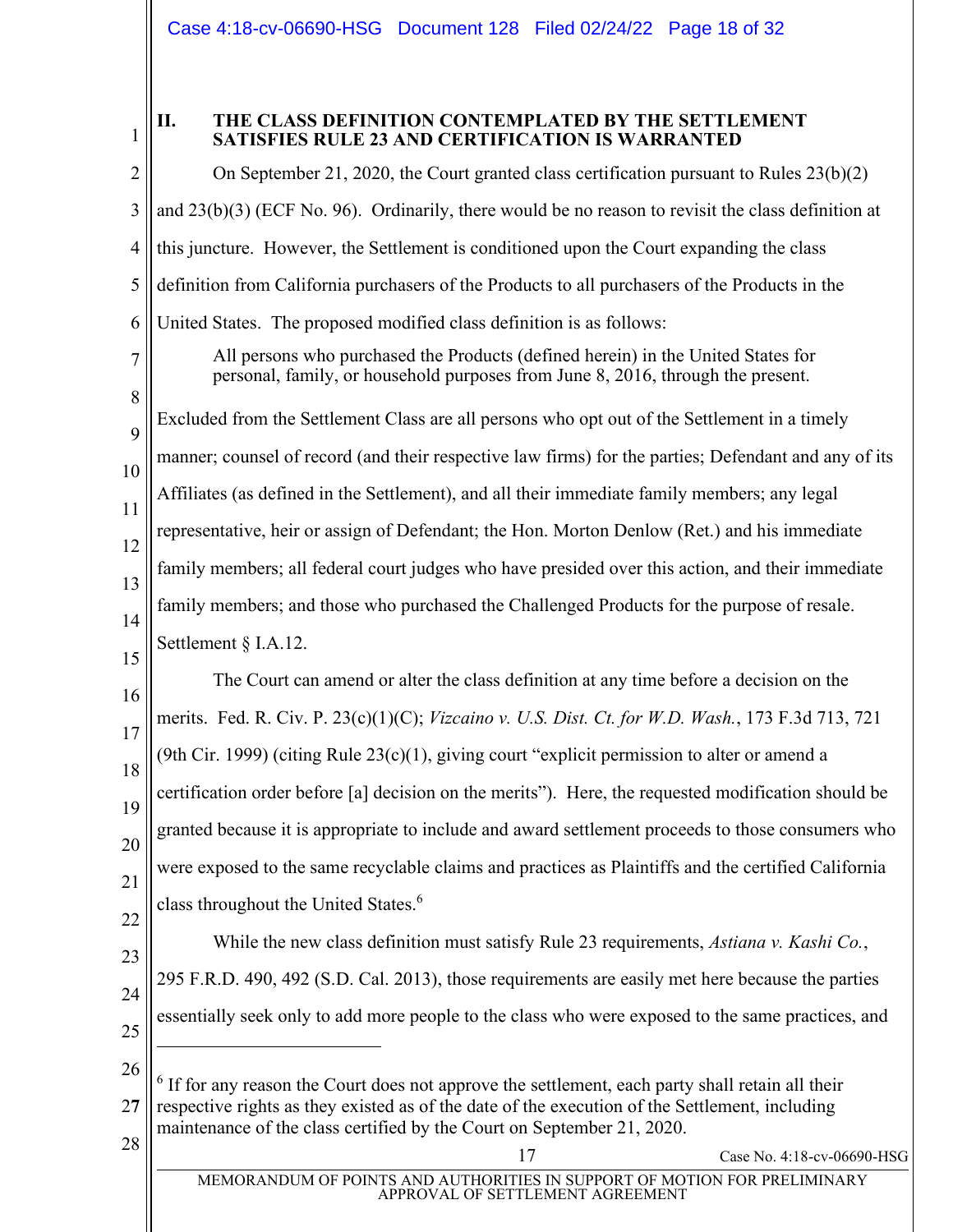1 2 3 who have the same claims, as Plaintiffs and the certified class. Thus, the Court's prior analyses as to the Rule 23(a) requirements have not changed. *See Smith v. Keurig Green Mt., Inc.*, No. 18- CV-06690-HSG, 2020 WL 5630051, at \*1-6 (N.D. Cal. Sep. 21, 2020).

4 5 6 7 8 9 10 11 The requirements under Rule  $23(b)(2)$  have also been met. A plaintiff must show that "the party opposing the class has acted or refused to act on grounds that generally apply to the class, so that final injunctive relief or corresponding declaratory relief is appropriate respecting the class as a whole." Fed. R. Civ. P.  $23(b)(2)$ . As the Court already found when it certified the class, injunctive relief is appropriate respecting the class as a whole because Plaintiffs allege that the Products are not recyclable in a substantial majority of communities in which they are sold and an order enjoining Keurig from advertising its Products as recyclable would provide relief for all proposed class members. *Smith*, 2020 WL 5630051, at \*7.

12 13 14 15 16 17 18 19 20 21 22 23 24 25 26 Finally, predominance under Rule 23(b)(3) holds true with the proposed Settlement Class. Plaintiffs' claims continue to be based on the same facts and the same legal and remedial theories as the claims of the Settlement Class because they are all based on Keurig's uniform use of allegedly deceptive labels and advertisements. *Smith*, 2020 WL 5630051, at \*4-7; *see also In re Hyundai and Kia Fuel Economy Litig.*, 926 F.3d 539, 559-60 (9th Cir. 2019). Moreover, Massachusetts consumer protection law might be applied nationally to the claims of all Settlement Class members because Keurig is based in Massachusetts and all of the conduct at issue allegedly emanated from Massachusetts. *Geis v. Nestle Waters North America, Inc.*, 321 F. Supp. 3d 230, 241-42 (Mass. 2018) (allowing out-of-state residents to bring claims under Massachusetts consumer protection law). <sup>7</sup> *See also Hyundai*, 926 F.3d at 564-65 (applying California law to nationwide class). In any event, courts in this district, including this Court, routinely approve national classes for purpose of settlement involving similar cases premised on misrepresentations. *See*, *e.g.*, *Schneider*, 336 F.R.D. 588 (granting approval for leave to file amended complaint to expand California, New York, and Maryland class to national class for claims based on

<sup>2</sup>**7** <sup>28</sup> <sup>18</sup> Case No. 4:18-cv-06690-HSG <sup>7</sup> The District Court in the *Downing* action granted Keurig's motion to strike the national class allegations. However, Plaintiff Downing appealed that ruling to the First Circuit.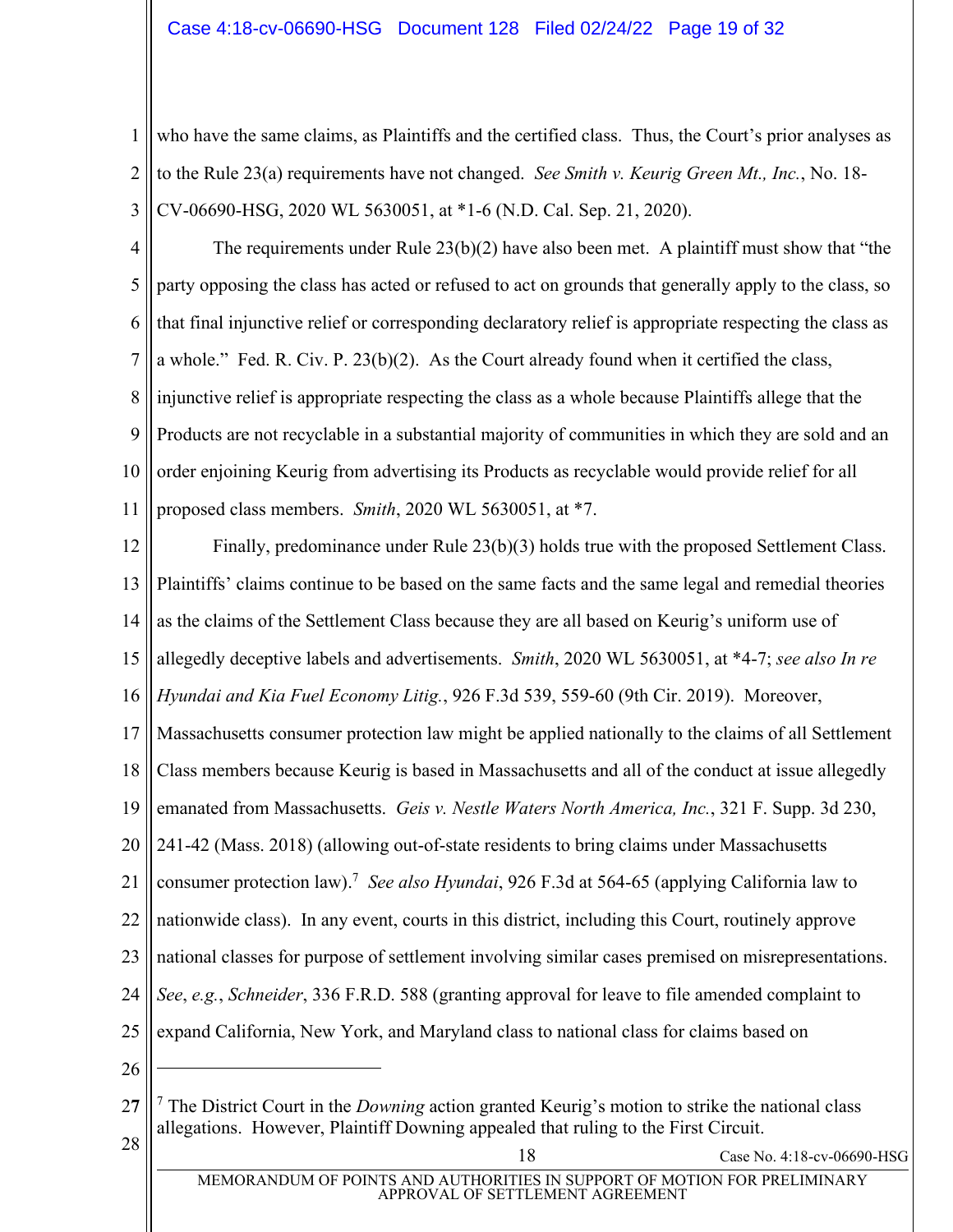<span id="page-19-1"></span><span id="page-19-0"></span>

| $\mathbf{1}$   | misrepresentation, unjust enrichment, and declaratory relief); Theodore Broomfiled v. Craft Brew              |  |  |
|----------------|---------------------------------------------------------------------------------------------------------------|--|--|
| $\overline{2}$ | Alliance, Inc., No 17-cv-01027-BLF, 2020 WL 1972505 (N.D. Cal. Feb. 5, 2020) (approving                       |  |  |
| 3              | national settlement class for claims based on misrepresentation and unjust enrichment); Burgos v.             |  |  |
| $\overline{4}$ | Sunvalleytek Int'l, No. 18-cv-06910-HSG, 2021 WL 2952828 (N.D. Cal. May 10, 2021)                             |  |  |
| 5              | (approving national settlement class for claims based on misrepresentation, breach of warranty,               |  |  |
| 6              | and unjust enrichment). In addition, the superiority requirement of Rule $23(b)(3)$ remains satisfied         |  |  |
| $\tau$         | because the ultimate recovery by the Settlement Class would be dwarfed by the cost of litigating              |  |  |
| 8              | on an individual basis, and any Settlement Class member who wishes to opt out may do so                       |  |  |
| 9              | pursuant to the proposed notice plan. Smith, 2020 U.S. WL 5630051, at *10-11; see also Spann v.               |  |  |
| 10             | JC Penney Corp., 314 F.R.D. 312, 323 (C.D. Cal. 2016) (noting that, "in the context of settlement,            |  |  |
| 11             | the other requirements of Rule $23(b)(3)$ are rendered moot and are irrelevant").                             |  |  |
| 12             | In sum, because the Court's prior Rule 23 analysis applies to the Settlement Class, the                       |  |  |
| 13             | class definition should be modified as requested.                                                             |  |  |
| 14             | THE COURT SHOULD GRANT PRELIMINARY APPROVAL<br>Ш.<br>OF THE SETTLEMENT.                                       |  |  |
| 15             | The Applicable Legal Standard.<br>A.                                                                          |  |  |
| 16             | Rule 23(e) requires court approval of any settlement of claims brought on a class basis. A                    |  |  |
| 17             | proposed settlement may be approved by the court if it is determined to be "fundamentally fair,               |  |  |
| 18             | adequate, and reasonable." In re Mego Fin. Corp. Sec. Litig., 213 F.3d 454, 458 (9th Cir. 2000)               |  |  |
| 19             | (citing Hanlon v. Chrysler Corp., 150 F.3d 1011, 1026 (9th Cir. 1998)). The Ninth Circuit has a               |  |  |
| 20             | "strong judicial policy that favors settlements, particularly where complex class action litigation is        |  |  |
| 21             | concerned." Hyundai, 926 F.3d at 556; Officers for Justice v. Civil Serv. Comm'n, 688 F.2d 615,               |  |  |
| 22             | 625 (9th Cir. 1982); In re Heritage Bond Litig., No. 02-ML-1475 DT, 2005 WL 1594403, at *2                    |  |  |
| 23             | (C.D. Cal. June 10, 2005). "[T] here is an overriding public interest in settling and quieting                |  |  |
| 24             | litigation  particularly  in class action suits " Van Bronkhorst v. Safeco Corp., 529 F.2d                    |  |  |
| 25             | 943, 950 (9th Cir. 1976); Rael v. Children's Place, Inc., No. 3:16-CV-00370-GPC-LL, 2020 WL                   |  |  |
| 26             | 434482, at *10 (S.D. Cal. Jan. 28, 2020); see also Churchill Village, L.L.C. v. General Elec., 361            |  |  |
| <b>27</b>      | F.3d 566, 576 (9th Cir. 2004).                                                                                |  |  |
| 28             | 19<br>Case No. 4:18-cv-06690-HSG                                                                              |  |  |
|                | MEMORANDUM OF POINTS AND AUTHORITIES IN SUPPORT OF MOTION FOR PRELIMINARY<br>APPROVAL OF SETTLEMENT AGREEMENT |  |  |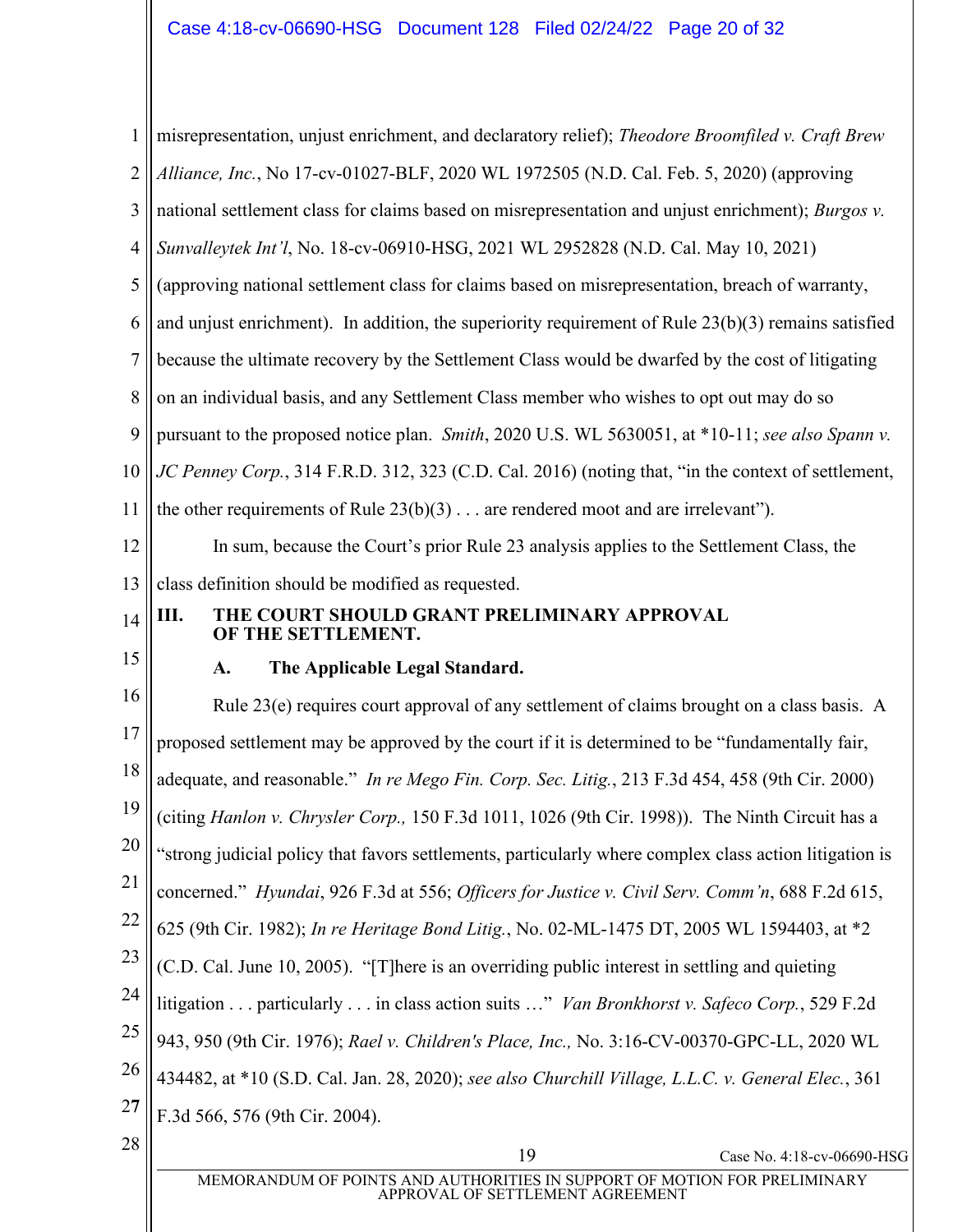1 2 3 4 5 6 7 8 9 10 11 12 13 14 15 16 17 18 19 20 21 Given that the full fairness and adequacy of a class settlement can only be assessed at the final approval hearing, at the preliminary approval stage the Court "need only review the Parties" proposed settlement to determine whether it is within the permissible 'range of possible judicial approval' and thus, whether the notice to the class and the scheduling of the formal fairness hearing is appropriate." *Williams v. Costco Wholesale Corp.*, No. 02-cv-2003 IEG (AJB), 2010 WL 761122, at \*5 (S.D. Cal. Mar. 4, 2010) (citing William B. Rubenstein, et al., NEWBERG ON CLASS ACTIONS § 11:25 (4th ed. 2002) (citations omitted)). While courts still must analyze postcertification settlements for collusion at final approval, courts in this district recognize that "the potential for collusion reaches its apex pre-class certification.´ *Briseno v. Henderson*, 998 F.3d 1014, 1024 (9th Cir. 2021). Here, not only has a class already been certified, but also none of the hallmarks of a collusive settlement are present. Plaintiffs' counsel will not receive a disproportionate distribution of the settlement, there is no clear sailing arrangement regarding class counsel's motion for attorney fees, and the settlement does not allow for a reversion. Preliminary approval of a settlement is appropriate: " $[i]f[i]$  the proposed settlement appears to be the product of serious, informed, noncollusive negotiations, [2] has no obvious deficiencies, [3] does not improperly grant preferential treatment to class representatives or segments of the class, and [4] falls with the range of possible approval . . . . " In re Tableware *Antitrust Litig.*, 484 F. Supp. 2d 1078, 1079 (N.D. Cal. 2007)*.* The Settlement meets all the above criteria.<sup>8</sup> **B. The Settlement Is the Product Of Serious, Informed And Arm¶s-Length Negotiations.**

<span id="page-20-0"></span>22 23 24 25 Arm's-length negotiations conducted by competent counsel after meaningful discovery constitute prima facie evidence of a fair settlement. *Natl. Rural Telecomm. Coop. v. DIRECTV, Inc.,* 221 F.R.D. 523, 528 (C.D. Cal. 2004). The Parties' negotiations here were made in goodfaith and at arm's length. *See* Hirsch Decl. ¶ 3. Class counsel have considerable experience in

26

<sup>8</sup> For compliance with the Northern District's "Procedural Guidance for Class Action

2**7** Settlements,´ please see the accompanying declaration of class counsel. *See* Hirsch Decl. ¶¶ 22- 34.

 $28 \parallel$  20 Case No. 4:18-cv-06690-HSG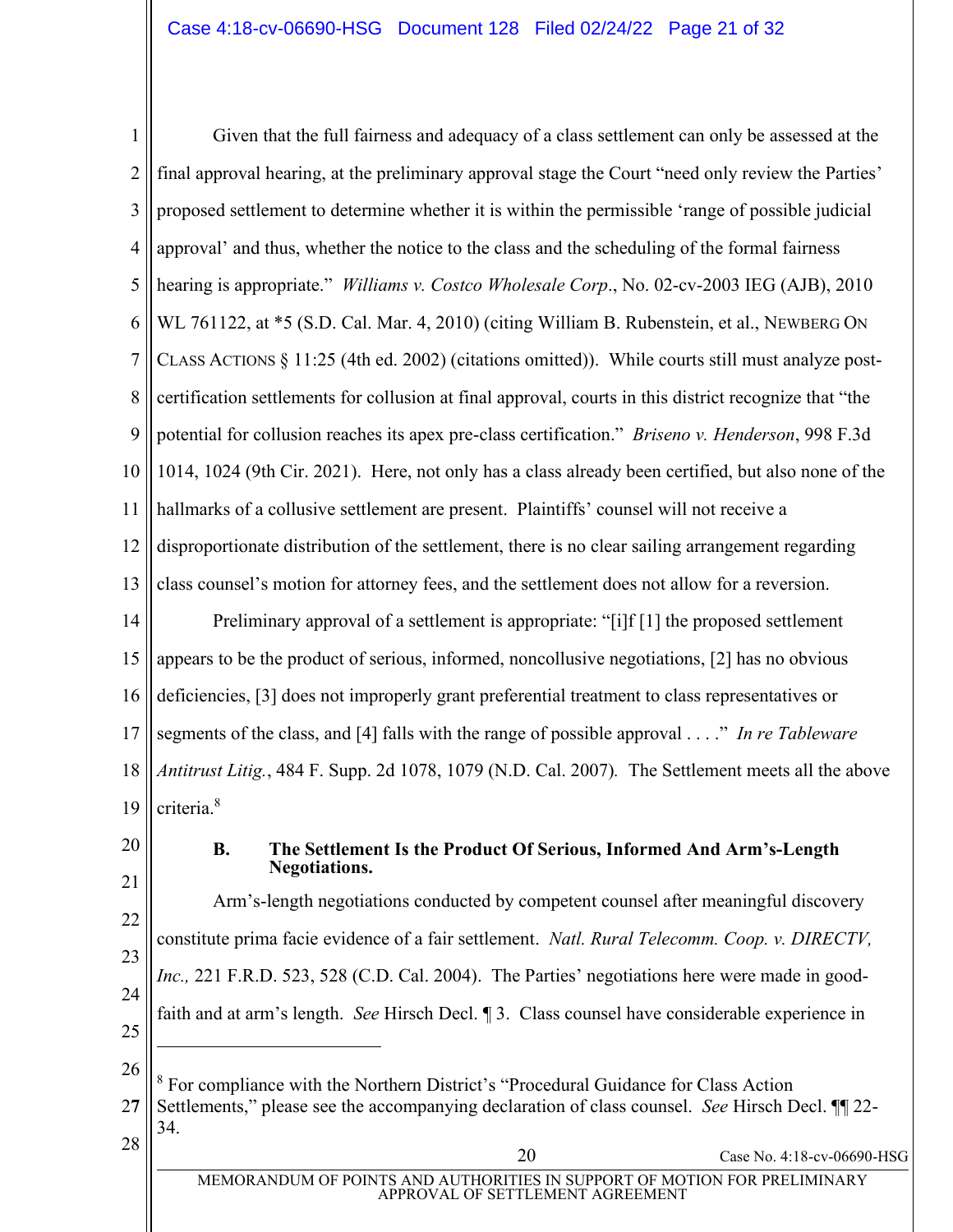1 2 3 4 5 class action litigation in general, and with the legal and factual issues of this case in particular. *Id*., at ¶ 19. Moreover, the fact that the Settlement was reached only after participation in two formal mediation sessions with Judge Morton Denslow (Ret.) also weighs in favor of granting preliminary approval. *See Glass v. UBS Fin. Servs., Inc.*, No. 06–4068, 2007 WL 221862, at \*5 (N.D. Cal. Jan. 26, 2007).

6 7 8 9 10 11 12 Furthermore, Plaintiffs obtained vital information from Keurig and non-parties in discovery pertaining to the legitimacy and scope of their claims, including information regarding the Products' labels and sales, and information regarding the recyclability of the Products. Hirsch Decl. ¶ 5. Likewise, Plaintiffs provided Keurig with discovery and data demonstrating the strength of their claims. *Id.* This exchange of information ensured sophisticated and meaningful settlement negotiations, which the parties conducted over several years. *Id*. In short, the parties were fully informed of all relevant facts when they reached the Settlement.

<span id="page-21-0"></span>13

14

#### **C. The Settlement Has No "Obvious Deficiencies´ And Treats No Members Of The Settlement Class Preferentially.**

15 16 17 18 The Settlement is fair and treats Settlement Class members equitably. All Settlement Class members will receive the benefit of the injunctive relief. And while the Settlement authorizes incentive awards to be determined by the Court for Plaintiff Smith in an amount not to exceed \$5,000 and for Plaintiff Downing in an amount not to exceed \$1,000, the Settlement is not conditioned on the Court's approval of the incentive awards.

19 20 21 22 23 24 25 26 2**7**  $28 \parallel$  Case No. 4:18-cv-06690-HSG Incentive awards are typical in class actions and "are intended to compensate class representatives for work done on behalf of the class, to make up for financial or reputational risk undertaken in bringing the action, and, sometimes, to recognize their willingness to act as a private attorney general.<sup>3</sup> *Rodriguez v. West Publ'g Corp.*, 563 F.3d 948, 958 (9th Cir. 2009). In evaluating whether the Settlement grants preferential treatment to Plaintiffs, the Court may consider whether there is a "significant disparity between the incentive award $[$ ] and the payments to the rest of the class members" such that it creates a conflict of interest. *Radcliffe v. Experian Info. Solutions, Inc.*, 715 F.3d 1157, 1165 (9th Cir. 2013). More important considerations, however, are "the number of class representatives, the average incentive award

MEMORANDUM OF POINTS AND AUTHORITIES IN SUPPORT OF MOTION FOR PRELIMINARY APPROVAL OF SETTLEMENT AGREEMENT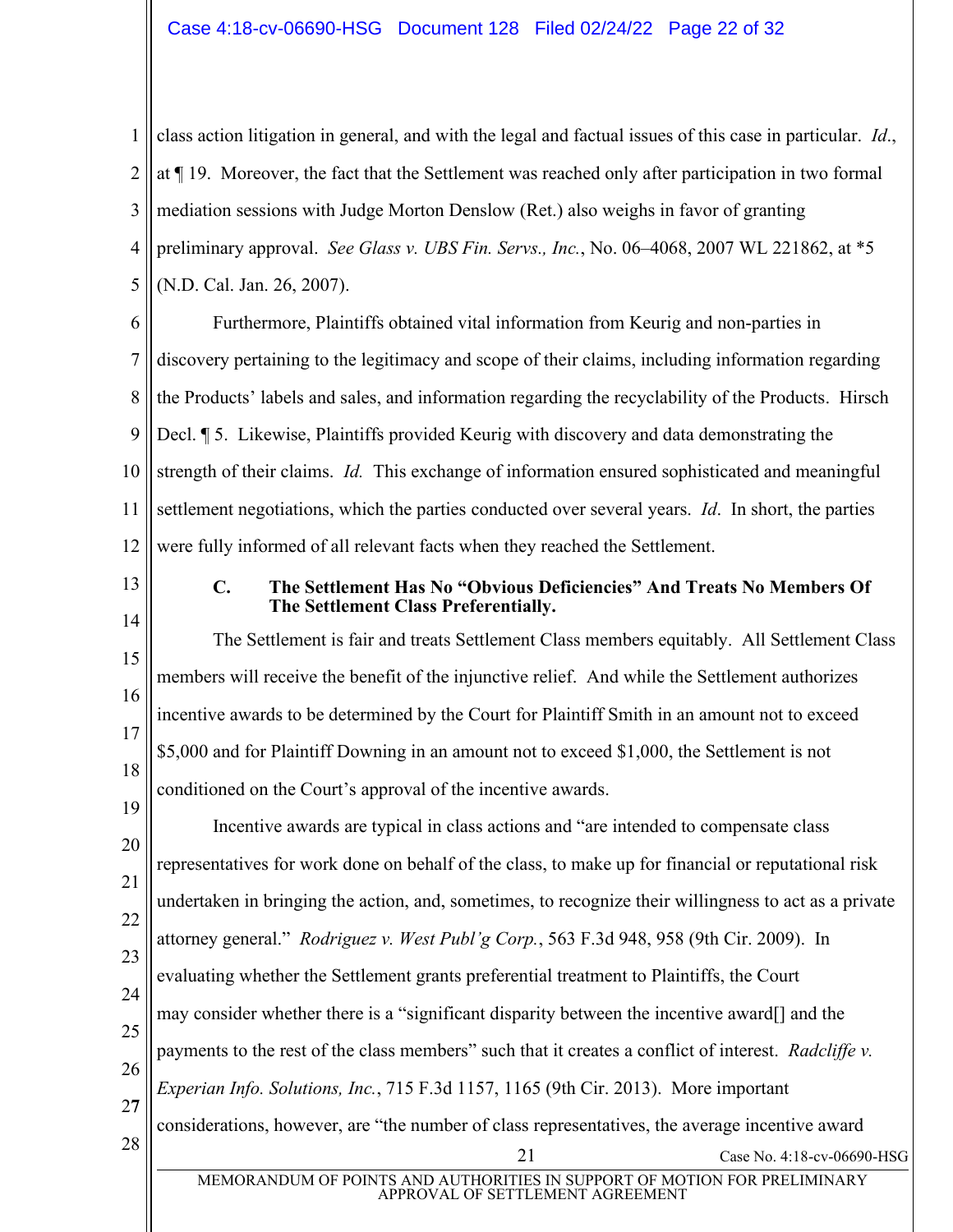1 2 3 4 5 6 7 8 amount, and the proportion of the total settlement that is spent on incentive awards." *In re Online DVD-Rental Antitrust Litig.*, 779 F.3d 934, 947 (9th Cir. 2015) (quoting *Staton v. Boeing, Co.*, 327 F.3d 938, 977 (9th Cir. 2003)). The Court may also consider "the actions the plaintiff has taken to protect the interests of the class, the degree to which the class has benefitted from those actions, and the amount of time and effort the plaintiff expended in pursuing the litigation.<sup>"</sup> *Cook v. Niedert*, 142 F.3d 1004, 1016 (7th Cir. 1998). Finally, the Court must evaluate whether a conflict exists due to the incentive award being conditioned on the class representatives' approval and support of the Settlement. *Radcliffe*, 715 F.3d at 1161.

9 10 11 12 13 14 15 16 17 18 19 20 21 22 23 24 25 26 The amounts of the incentive awards requested are appropriate here given the time and risk of Plaintiffs' participation. Plaintiffs expended a significant amount of time participating in this action and stuck their necks out on a completely untested legal theory regarding misleading recycling representations. Plaintiff Smith spent more than three years prosecuting this action, and has spent many hours reviewing pleadings, responding to discovery requests, reviewing and producing documents, sitting for an all-day deposition, conferring with class counsel in person, by telephone and by email, and attending and actively participating in both mediation sessions. Hirsch Decl. ¶ 17. This litigation has also led to unwanted press attention for Plaintiff Smith. *Id*. Likewise, although Plaintiff Downing's case has not progressed as far as Plaintiff Smith (hence the smaller proposed incentive award for him), Mr. Downing has assisted his counsel in investigating the case, reviewing pleadings, and consulting with his attorneys concerning case and settlement strategy. Hirsch Decl. *[18. These factors further support and justify the amounts* requested. *See, e.g., Morrison v. Am. Nat'l Red Cross, Case No.* 19-cv-02855-HSG, 2021 WL 75743 (N.D. Cal. Jan. 8, 2021) (approving \$5,000 incentive award from \$377,000 settlement); *Eddings v. Health Net, Inc.*, No. CV 10-1744-JST (RZX), 2013 WL 3013867, at \*7 (C.D. Cal. June 13, 2013) (approving \$6,000 incentive award from \$600,000 settlement to compensate plaintiff for her time, effort and risk in prosecuting the action). That the proposed incentive awards exceed class member benefits under the Settlement

2**7**

presents no problem, as the proposed awards do not come close to arising to the level of unduly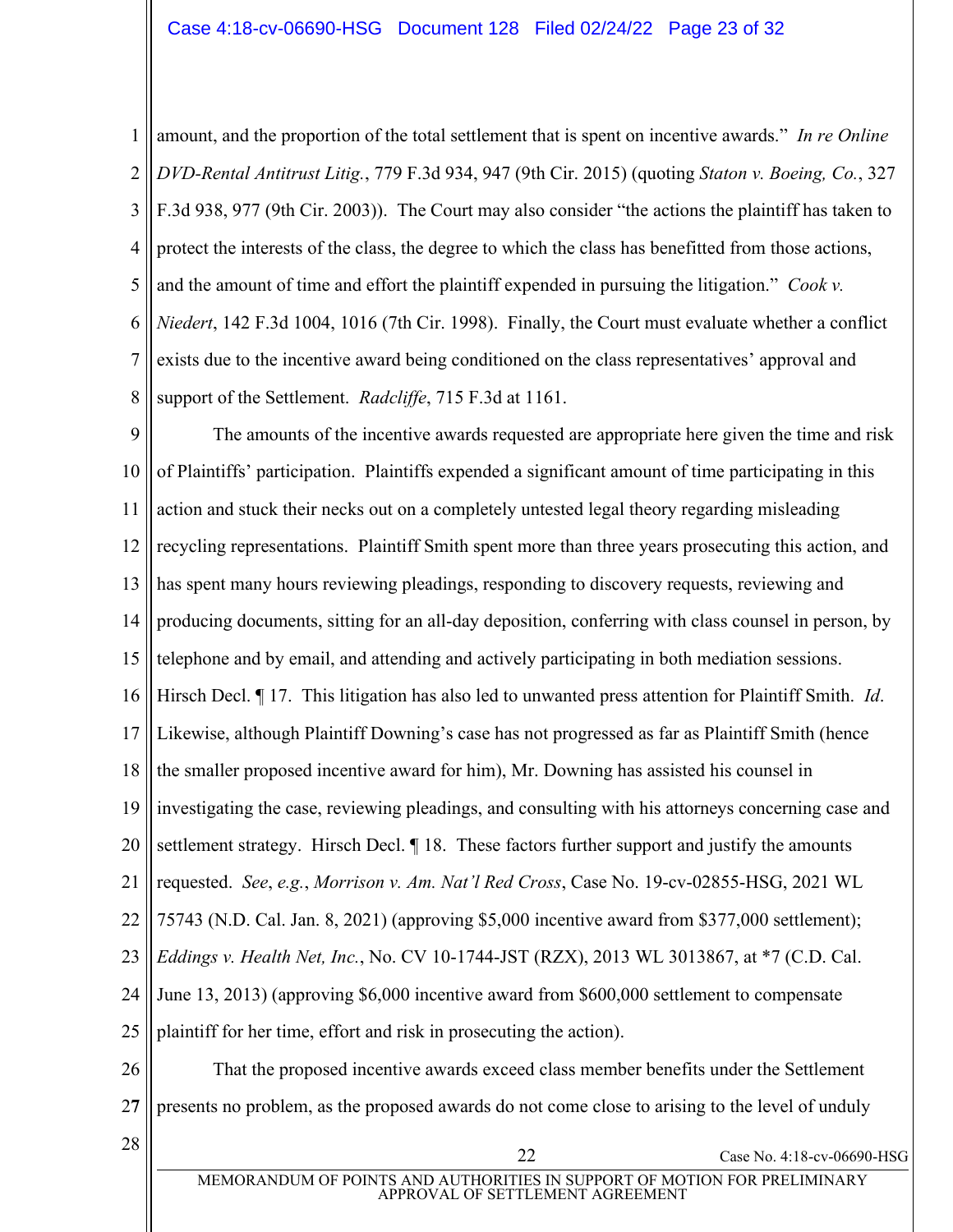1 2 3 4 5 6 preferential treatment. Indeed, courts routinely approve similar or greater incentive awards in settlements that likewise involved relatively modest individual class member payments. *See, e.g.*, *Cox v. Clarus Mktg. Group, LLC*, 291 F.R.D. 473, 483 (S.D. Cal. 2013) (approving a \$5,000 incentive award where class members would receive a maximum payment of \$36); *see also Fulford v. Logitech, Inc.*, No. 08-cv-02041 MMC, 2010 WL 807448, at \*3 n.1 (N.D. Cal. Mar. 5, 2010) (collecting cases awarding incentive award payments ranging from \$5,000 to \$40,000).

7 8 9 10 11 12 13 14 15 16 17 18 19 20 21 22 23 24 25 26 2**7**  $28 \parallel$  Case No. 4:18-cv-06690-HSG More importantly, there are only two class representatives who seek, at most, only three thousandths (0.0005%) of the \$10 million Settlement Fund amount. The amounts are reasonable considering the total amount of the awards in relation to the full amount of the Settlement Fund. *See Online DVD-Rental*, 779 F.3d at 947-948 (approving incentive awards that were roughly 417 times larger than \$12 individual awards because the awards were reasonable, the number of representatives were relatively small, and the total amount of incentive awards "ma[d]e up a mere 0.17% of the total settlement fund´); *cf. Staton*, 327 F.3d at 976-77 (reversing approval of incentive awards that averaged \$30,000 each for 29 class representatives, totaling \$890,000, or roughly 6% of a potential \$14.8 million settlement). Thus, the Settlement does not improperly grant preferential treatment to Plaintiffs or segments of the Settlement Class. *In re Portal Software Sec. Litig.*, No. C-03-5138 VRW, 2007 WL 1991529, at \*5-6 (N.D. Cal. June 30, 2007). While this Court rejected incentive awards for the named plaintiffs in *Schneider* 336 F.R.D. 588, 602 (N.D. Cal. 2020); *Ang v. Bimbo Bakeries USA, Inc*., No. 13-CV-01196-HSG, 2020 WL 5798152, at \*12-13 (N.D. Cal. Sept. 29, 2020); and *Burgos*, No. 18-CV-06910-HSG, 2021 WL 2952828, at \*10 (N.D. Cal. May 10, 2021), the settlement in this case does not raise the same concerns. For example, in *Schneider*, the initial settlement had much lower claim amounts per class member. Here, the settlement benefits per Settlement Class member are greater. Moreover, it is more likely here that Settlement Class members will provide proof of purchase because individuals typically purchase the Products regularly online or at the same retail outlets, in contrast to the sporadic fast food purchases in *Schneider*. And Class Members may obtain substantial settlement benefits without proof of purchase. In *Ang*, the Court was concerned about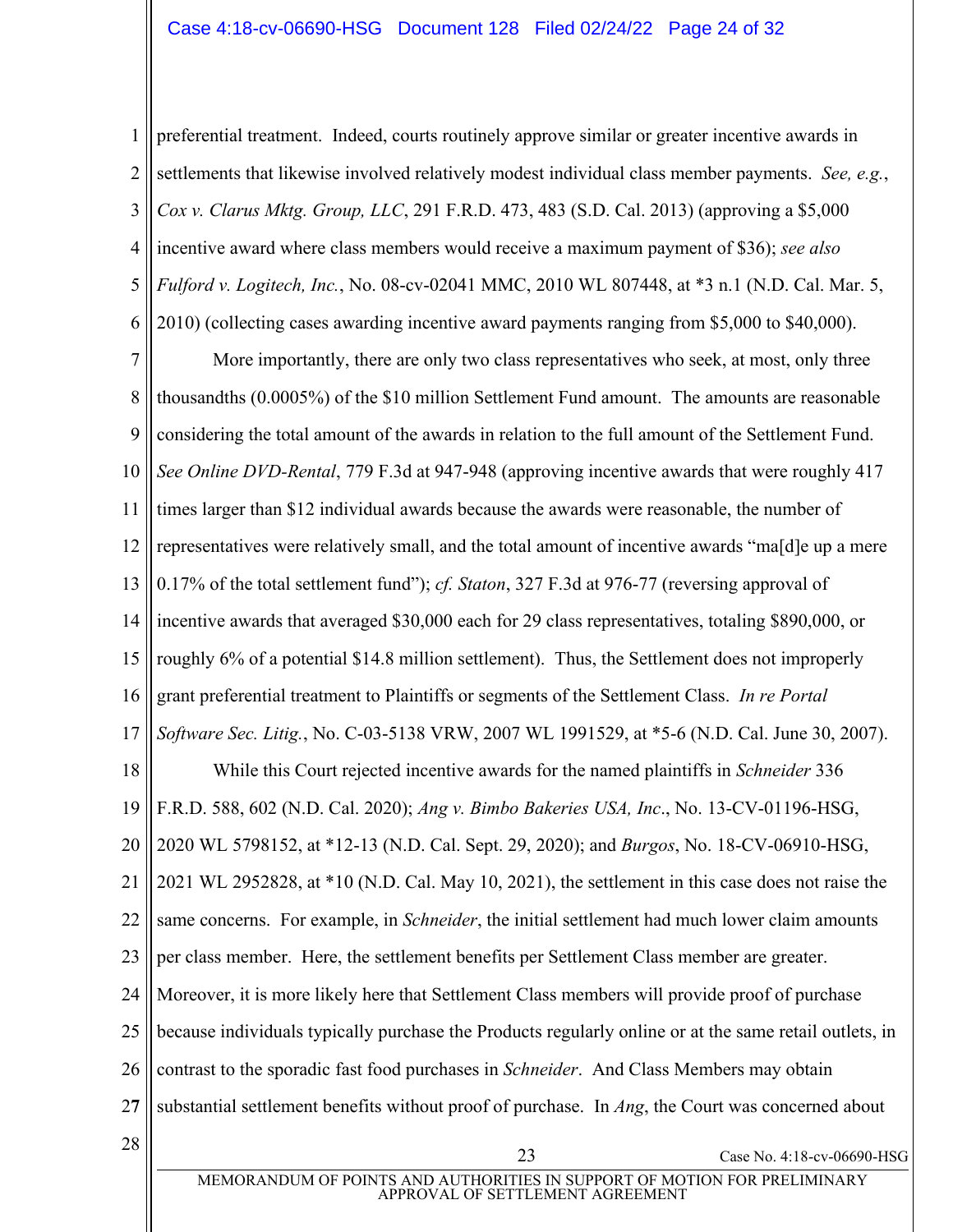1 2 3 4 5 6 7 the incentive awards since the absent class members were receiving no monetary relief. That is clearly not the case here. And in *Burgos*, there was only evidence of minimal work done by plaintiffs – they were not deposed and they only provided sparse details of what they actually did. Here, Plaintiffs have provided detail with respect to the amount of actual work they performed, and will provide even more in connection with final approval. Finally, Plaintiffs' agreement to the Settlement is not dependent on receiving an incentive award, and the Settlement is not conditioned on the Court approving the awards.

<span id="page-24-0"></span>8

# **D. The Settlement Falls Within The Range of Possible Approval.**

9 10 11 12 13 14 15 16 17 18 19 20 21 22 The terms of the Settlement fall well within the bounds of reasonableness. The injunctive relief afforded by the Settlement addresses the labeling and advertising claims at the heart of this litigation. In addition, the Settlement Fund of \$10 million is substantial by any measure and certainly falls within a range of possible approval. This is particularly true given the real and substantial risk that Plaintiffs could have successfully proven liability at trial yet still recovered nothing because the fact and amount of restitution that could be recovered in this case are still uncertain. *Accord Pulaski & Middleman, LLC v. Google, Inc.*, 802 F.3d 979, 986 (9th Cir. 2015); *Smith*, 2020 U.S. Dist. 2020 WL 5630051, at  $*8-9$ . Indeed, in granting class certification the Court determined that Plaintiff Smith's proposed restitution model was not viable but agreed that her proposal to measure damages based on a price premium method (using either induced demand, difference-in-difference, or conjoint analysis) may be able to measure damages on a classwide basis. *Id.* However, Keurig continues to dispute the Court's decision granting class certification, arguing that certification was unwarranted because Plaintiffs failed to demonstrate that damages can be calculated on a classwide basis.

23 24 25 26 2**7** Specifically, Keurig has argued in opposing class certification and appealing the Court's class certification order (*see, e.g.,* ECF Nos. 75, 98) that the Court erred in finding sufficient Plaintiffs' price premium damages model. Keurig argues that because it did not sell the Products at a higher price than comparable products not labeled as recyclable, there can be no damages to Plaintiffs or the Settlement Class. Defendant has also argued that class certification is not

 $28 \parallel$  Case No. 4:18-cv-06690-HSG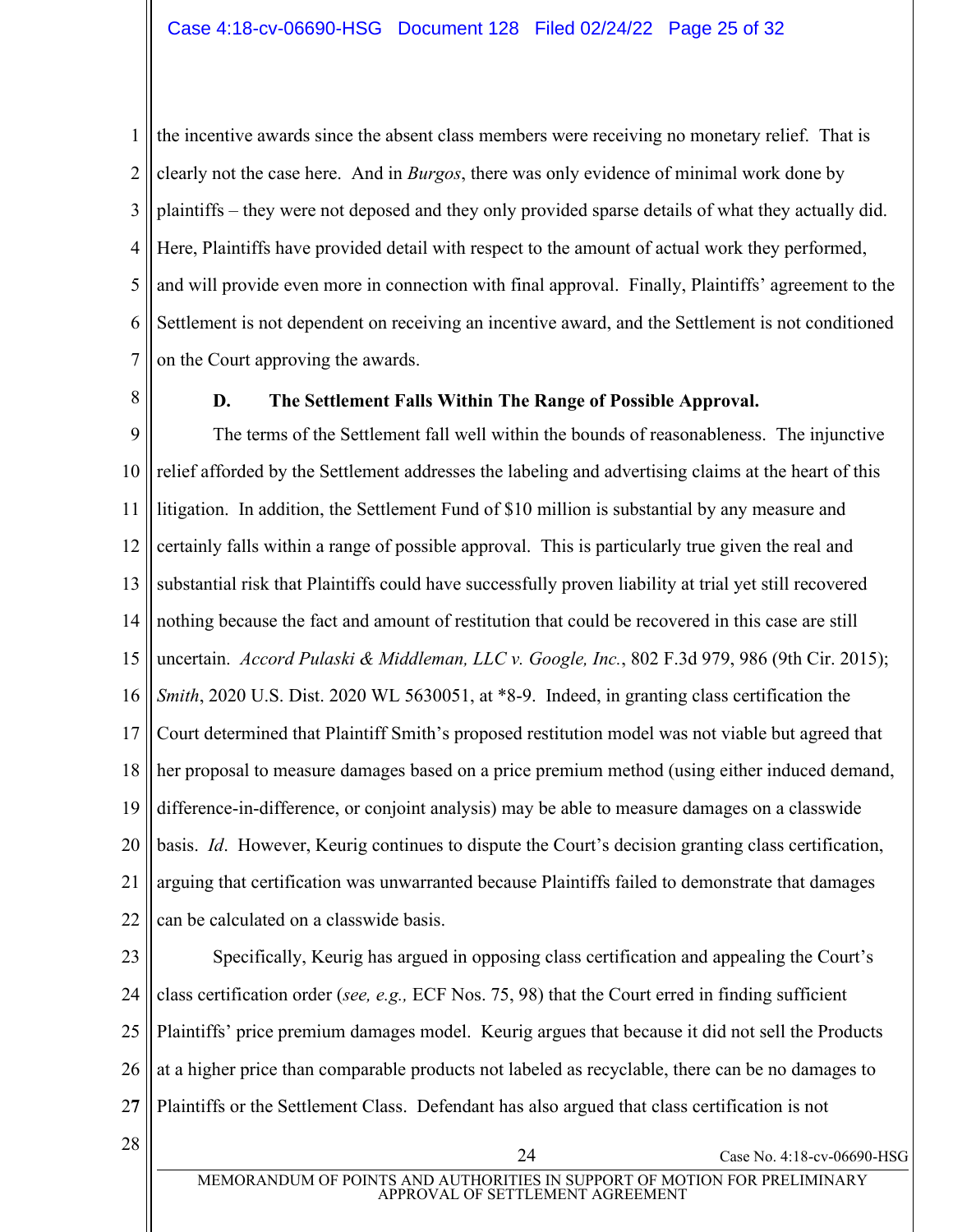1 2 3 4 5 appropriate because the Products may be recycled in some communities, and that purchasers of the Products in such communities were neither misled nor damaged. *Smith*, 2020 WL 5630051, at \*9. While Plaintiffs firmly believe that their liability case is strong and that the Court properly granted class certification, there remains the possibility that the Court may decertify the class or find in Keurig's favor on the merits at trial. *See Vizcaino*, 173 F.3d at 721.

6 7 8 9 10 11 12 13 14 15 16 17 18 19 20 21 22 23 24 25 26 2**7**  $28 \parallel$  Case No. 4:18-cv-06690-HSG In evaluating the Settlement, it is relevant to determine what Settlement Class members would likely recover were the case litigated. Importantly, all Settlement Class members will benefit from the injunctive relief. In addition, Settlement Class Members who make a claim will receive cash, and the amount that they receive will depend on the number of Products for which they submit a claim. The Settlement guarantees an immediate recovery to those making claims of an amount much greater than the likely recovery a claimant could have recovered had Plaintiffs prevailed at trial. In addition, based on sales data provided confidentially by Keurig, Plaintiff Smith's expert calculated national damages of \$91 million during the relevant time period. Accordingly, the \$10 million proposed settlement would amount to over 10% of the aggregate nationwide recovery under Plaintiffs' theories and methodologies. *See Schneider*, 336 F.R.D. at 597 (approving settlement which represented 7.4% of estimated damages based on a national class); *see also Rivas v. BG Retail, LLC*, No. 16-cv-06458-BLF, 2020 WL 264401 (N.D. Cal. Jan. 16, 2020) (approving settlement which represented 6.12% of estimated damages); *Balderas v. Massage Envy Franchising*, LLC, No. 12-cv-06327 NC, 2014 WL 3610945 (N.D. Cal. July 21, 2014) (granting preliminary approval for settlement which represented 5% of estimated damages); *Villanueva v. Morpho detection, Inc.*, No. 13-cv-05390-HSG, 2016 WL 1070523, at \*4 (N.D. Cal. March 18, 2016) (collecting cases). The Court's reliance on these figures must be tempered by the additional costs and delay of trial coupled with the risk that Plaintiffs could prove liability yet still recover nothing. *See*, *e.g.*, *Schaffer v. Litton Loan Serv., LP.*, No. CV 05-07673 MMM (JCx), 2012 WL 10274679, at  $*11$  (C.D. Cal. Nov. 13, 2012) ("Estimates of a fair settlement figure are tempered by factors such as losing at trial, the expense of litigating the case, and the expected delay in recovery (often measured in years).''); *Linney v. Cellular Alaska P'ship*, 151 F.3d 1234,

MEMORANDUM OF POINTS AND AUTHORITIES IN SUPPORT OF MOTION FOR PRELIMINARY APPROVAL OF SETTLEMENT AGREEMENT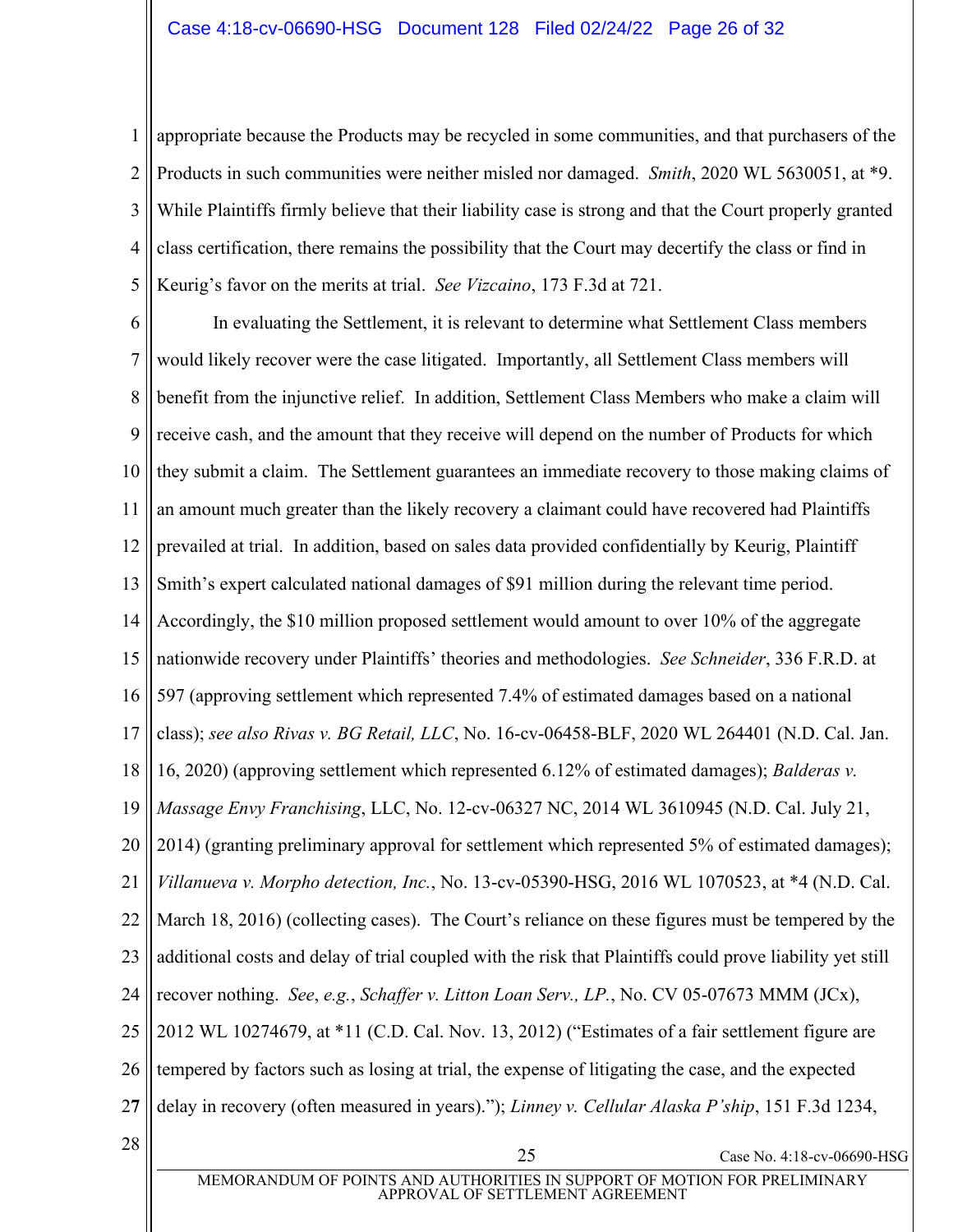1 2 3 1242 (9th Cir. 1998) ("The fact that a proposed settlement may only amount to a fraction of the potential recovery does not, in and of itself, mean that the proposed settlement is grossly inadequate and should be disapproved.").

4 5 6 7 8 9 10 11 12 13 In sum, a number of factors militate toward Settlement. Even if Plaintiffs successfully proved their case at trial, the amount of monetary relief recovered, if any, could vary widely depending on other factors, including the Court's discretion as to whether and how much to award in monetary relief. Importantly, even if Plaintiffs recover damages, it may take years before Class Members would receive compensation, as Keurig would undoubtedly appeal any adverse judgment. In comparison, the Settlement provides for the injunctive relief requested and a guaranteed, fixed, immediate and substantial recovery of \$10 million, which is in line with, if not better than, other mislabeling settlements approved in this Circuit and District. *See*, *e.g.*, *Miller*, 2015 WL 758094; *Larsen*, 2014 WL 3404531; *Zeisel*, 2012 WL 4902970; *Schneider*, 336 F.R.D. 588; *Brown*, 2016 WL 631880.

14

# <span id="page-26-0"></span>**IV. THE PROPOSED NOTICE TO THE CLASS IS APPROPRIATE**

15 16 17 18 19 20 21 Rule  $23(c)(2)(B)$  requires that notice of a settlement be "the best notice that is practicable under the circumstances, including individual notice to all members who can be identified through reasonable effort." *See also* Rule 23(e)(1) ("The court must direct notice in a reasonable manner to all class members who would be bound by the propos[ed] settlement]."). Notice "must" 'generally describe<sup>[]</sup> the terms of the settlement in sufficient detail to alert those with adverse viewpoints to investigate and to come forward and be heard." *Lane v. Facebook, Inc.*, 696 F.3d 811, 826 (9th Cir. 2012) (quoting *Rodriguez*, 563 F.3d at 962).

<span id="page-26-1"></span>22

### **A. The Method Of Notice Is Adequate.**

23 24 25 26 2**7** The method proposed for providing notice to Settlement Class members is "reasonable" and should be approved. The notice plan is designed to reach at least 70% of Settlement Class members, with an average of two impressions per class member. Hirsch Decl.,  $\sim$  21, Exh. 6,  $\sim$  3. Notice to the Settlement Class will be implemented shortly after entry of the Preliminary Approval Order. First, links to the relevant Settlement documents will be posted on the official Settlement

MEMORANDUM OF POINTS AND AUTHORITIES IN SUPPORT OF MOTION FOR PRELIMINARY APPROVAL OF SETTLEMENT AGREEMENT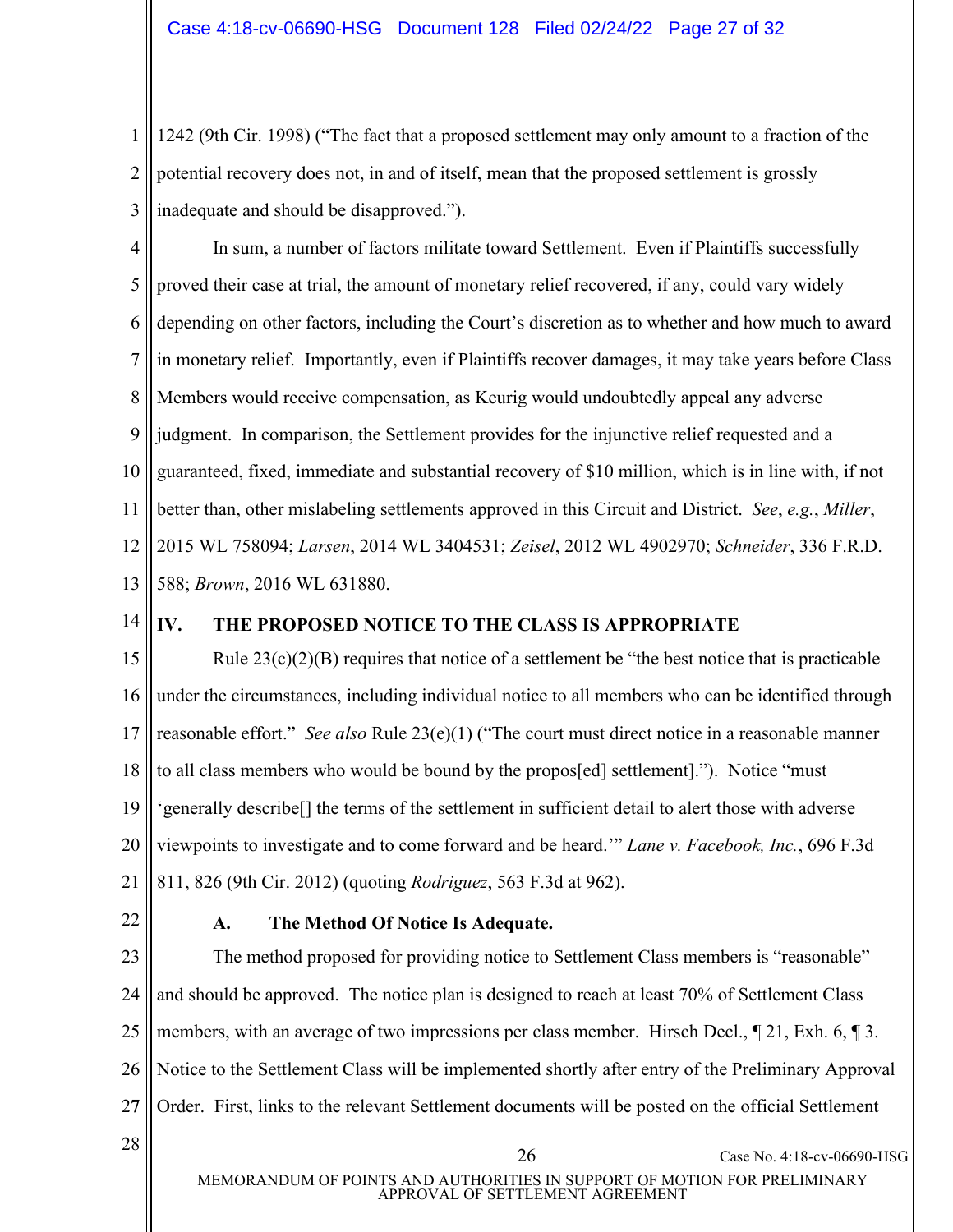1 2 3 4 5 6 7 8 9 10 11 12 13 14 15 16 17 18 19 20 21 22 23 website and on class counsel's websites. *Id.*,  $\mathbb{I}$  25. Second, the Claims Administrator will publish an advertisement in *People Magazine*, which reports a circulation of 3,418,000 with over 31,860,000 readers, as well as the California edition of *USA Today* in accordance with the CLRA (Cal. Civ. Code § 1781(d)). *Id*., ¶¶ 23, 28. Third, press releases will be disseminated via the PR Newswire, which delivers to thousands of print and broadcast newsrooms nationwide, as well as websites, databases and online services including featured placement in news sections of leading portals. *Id*., ¶ 24. Fourth, direct notice will be propounded via email to Settlement Class members who purchased the Products directly from Keurig.com.<sup>9</sup> *Id.*, 127. Fifth, internet and mobile advertisements targeting potential Settlement Class members will be run on various media services, including Facebook, Instagram, and Twitter. *Id*., ¶ 19. According to GfK MRI's *Survey of the American Consumer*®, the industry standard for magazine audience ratings in the U.S., over 74% of single serve pod/K-Cup users are 35 years and older and over 67% have a college education or higher. *Id*., ¶ 18. The online publication campaign will display advertisements targeted to Keurig and K-Cup purchasers using shopper data and will also target adults 35 years and older with a college education or higher. *Id*., ¶ 19. Over 50 million online display, search and social media impressions will be served across a whitelist<sup>10</sup> of pre-vetted websites, multiple exchanges, and social media platforms. *Id*. Keyword search targeting will be employed to show advertisements to users in their Google search results for a list of search topics including Keurig settlement, coffee pod class action, Keurig pod coupons, Keurig pods, K-Cup sale, where to buy K-Cup pods, among others. *Id*., ¶ 20. On Facebook and Instagram, advertisements will target people who like or follow Keurig pages, adults 35 years and older with a college education or higher, and coffee pages and groups. *Id*., ¶ 21. On Twitter, advertisements will target those who

24

26 2**7**  $10$  A whitelist is a custom list of acceptable websites where ad content may be served. Creating a whitelist helps to mitigate ad fraud, ensure ads will be served in relevant digital environments to the target audience and helps to ensure that ads will not appear next to offensive or objectionable content

 $28 \parallel$  Case No. 4:18-cv-06690-HSG

<sup>25</sup> <sup>9</sup> Neither Plaintiffs nor Keurig have access to names and contact information for most Settlement Class Members since the Products were widely sold in the state at third-party retailers.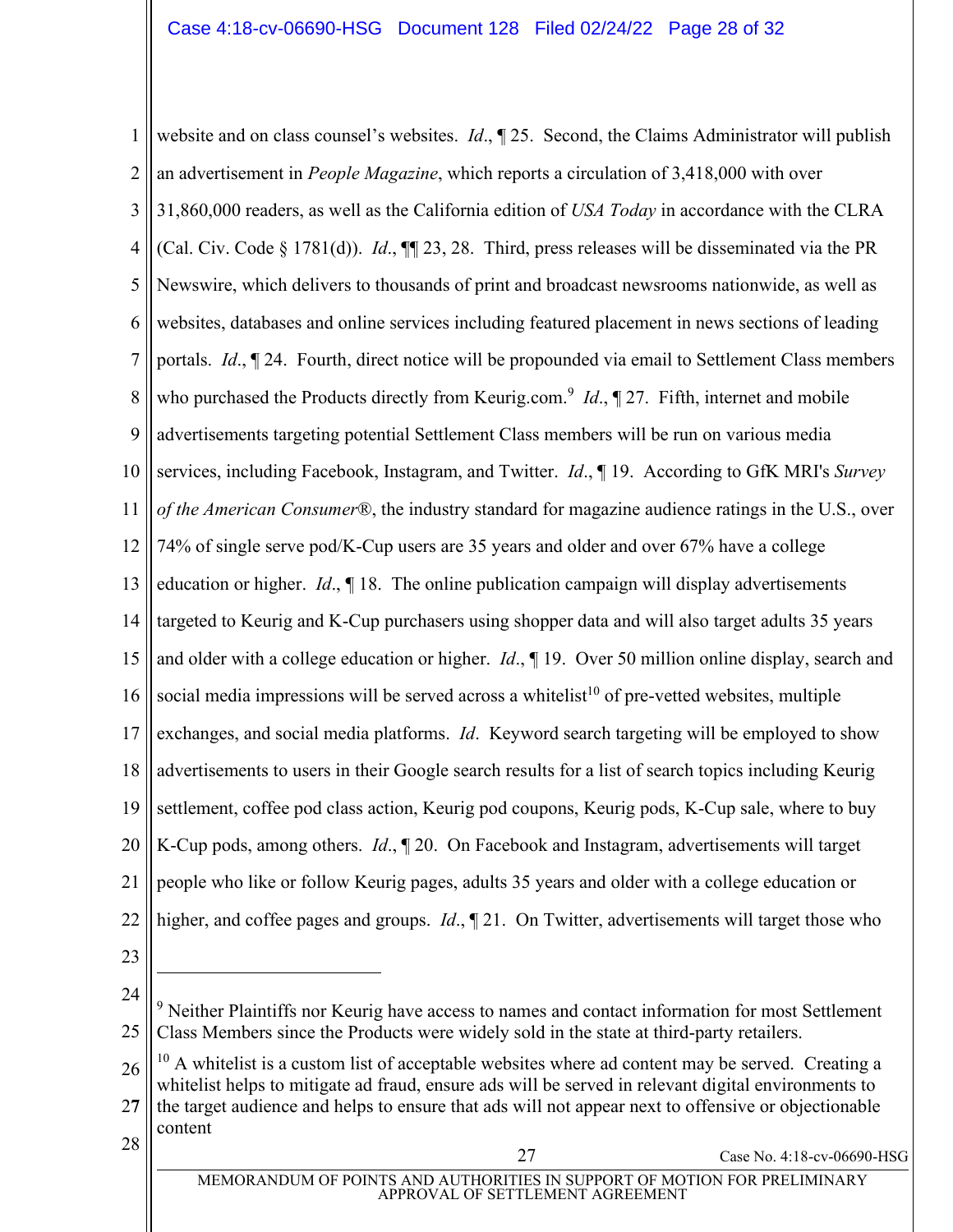1 2 3 have Tweeted about Keurig or have engaged with @Keurig, as well as retargeting uses who visit the Settlement website. *Id*., ¶ 22. Lastly, the Claims Administrator will also send out Notices that comply with the Class Action Fairness Act.

4 5 6 7 8 The Notice will be provided to Settlement Class members in sufficient time to permit them to decide whether to participate in the Settlement, object, or opt out. The Court has approved substantially similar notice programs (*Schneider*, 336 F.R.D. at 596) as have other courts in the Northern District (*e.g.*, *Miller*, 2015 WL 758094, at \*2-3, and *In re Tableware Antitrust Litig.*, 484 F. Supp. 2d at 1080). Accordingly, the notice plan should be approved.

<span id="page-28-0"></span>9

# **B. The Contents of the Proposed Notice Are Adequate.**

10 11 12 13 The content of the notice to class members "is satisfactory if it 'generally describes the terms of the settlement in sufficient detail to alert those with adverse viewpoints to investigate and to come forward and be heard." *Rodriguez*, 563 F.3d at 962 (quoting *Churchill Vill., LLC v. General Elec.*, 361 F.3d 566, 575 (9th Cir. 2004)).

14 15 16 17 18 19 20 21 22 23 24 25 26 2**7**  $28$  Case No. 4:18-cv-06690-HSG Here, the proposed notice forms provide more than "sufficient detail." The notice defines the Settlement Class, explains Settlement Class members' rights, releases, and applicable deadlines, and describes in detail the Settlement's terms, including the procedures for allocating and distributing the Settlement Fund. Settlement, Exhs. B, C, E. The notice form plainly indicates the time and place of the fairness hearing and the method for objecting to or opting out of the Settlement. *Id*. It details the Settlement's provisions concerning proposed payment of attorneys' fees and service awards to the class representatives and provides contact information for class counsel. *Id*. The notice comports with settlement notices approved in other cases. *See*, *e.g.*, *In re Wells Fargo Loan Processor Overtime Pay Litig.*, MDL Docket No. C-07-1841 (EMC),  $2011$  WL 3352460, at  $*4$  (N.D. Cal. Aug. 2, 2011) (notice adequate where "[i]t disclosed all material elements of the settlement, including class members' release of claims, their ability to opt out or object to the settlement, the amount of incentive awards and attorneys' fees sought, and estimates of the award members could expect to receive."); *Rodriguez*, 563 F.3d at 962-63 (because "[s]ettlement notices are supposed to present information about a proposed settlement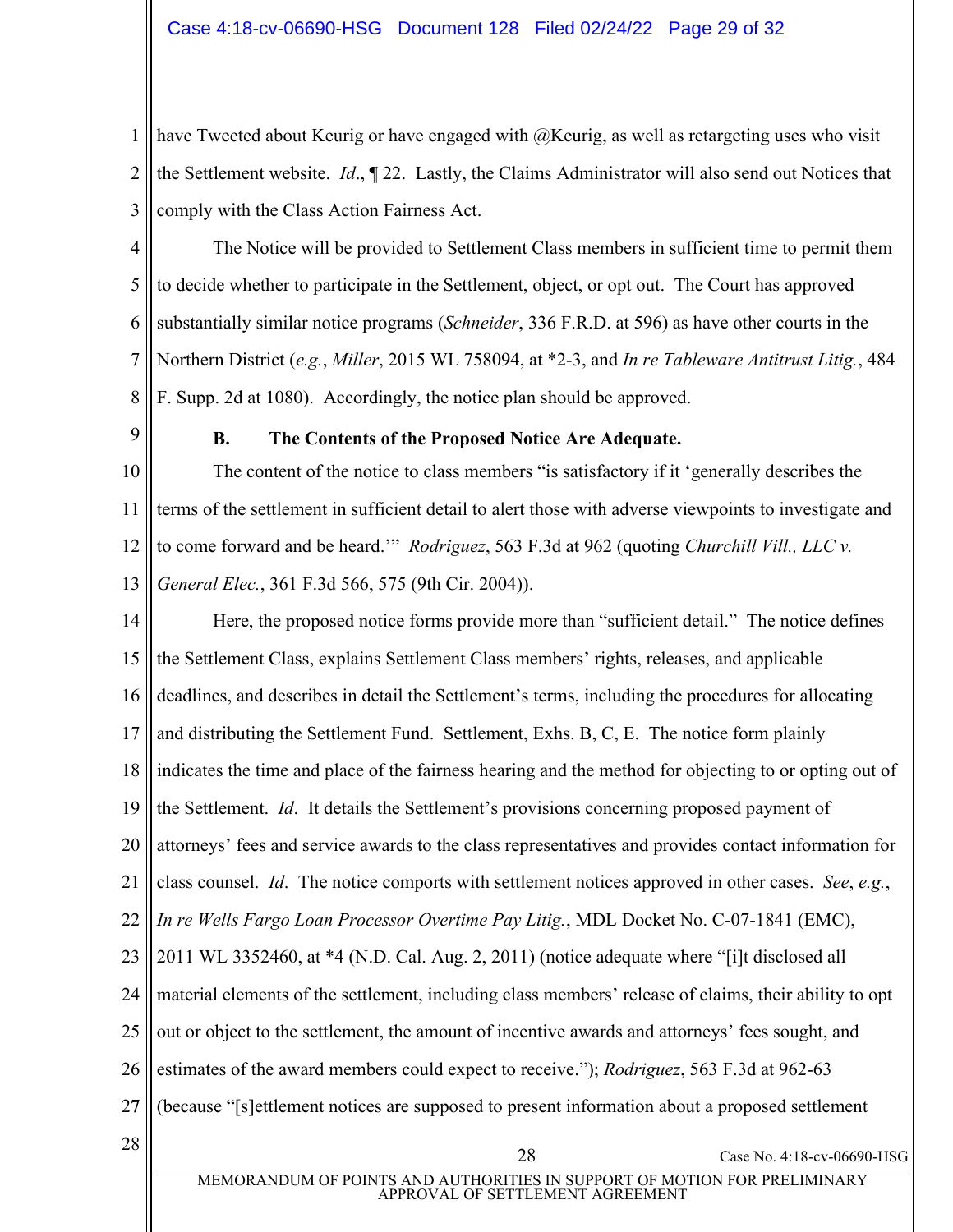1 2 neutrally, simply, and understandably," they need not "detail the content of objections, or analyze the expected value" of fully litigating the case).

<span id="page-29-0"></span>3

# **C. The Proposed Claims Administrator.**

4 5 6 7 8 9 10 11 12 13 In connection with this Motion, Plaintiffs also request that the Court authorize the retention of Kroll as Claims Administrator for the Settlement. Kroll has extensive experience and is a nationally recognized notice and claims administration firm. Before selecting Kroll as the Claims Administrator, counsel solicited bids from two potential notice administrators and engaged in negotiations for the benefit of the class. Counsel carefully considered each bid, evaluating each administrator's assumptions, experience, and pricing. Kroll offered reasonable pricing, extensive experience in class actions, and a cost-effective publication notice program. Kroll has estimated that it will cost approximately \$425,000 to implement the proposed notice and administration plan, and the Settlement caps the notice and administration costs at \$500,000. The amount, which will come out of the Settlement Fund, is reasonable, representing at most 5% of the total Settlement.

14

# <span id="page-29-1"></span>V. THE INTENDED REQUEST FOR ATTORNEYS' FEES AND EXPENSES

15 16 17 Class counsel intends to request an attorneys' fees award not to exceed 30% of the Settlement amount (\$3,000,000), plus out-of-pocket expenses, currently estimated at \$525,000. The Court should preliminarily approve the Settlement since these amounts are reasonable.

18 19 20 21 22 23 To provide the Court with more precise information about their hours and lodestar, class counsel carefully reviewed their time records. As of January 31, 2021, class counsel had devoted 5,465 hours to litigating this action, for a lodestar of \$2,701,200. *See* Hirsch Decl. ¶ 16. Plaintiffs have already spent additional time finalizing the Settlement and preparing the approval papers in February and will assuredly expend significant additional attorney resources between now and the final approval hearing (and likely thereafter for class member support).

24 25 26 While the benchmark for fees in the Ninth Circuit is 25% when awarding fees under a common fund theory, courts generally start with the 25% benchmark and adjust upward or downward depending on:

2**7**

1. The extent to which class counsel achieved exceptional results for the class;

 $28 \parallel$  29 Case No. 4:18-cv-06690-HSG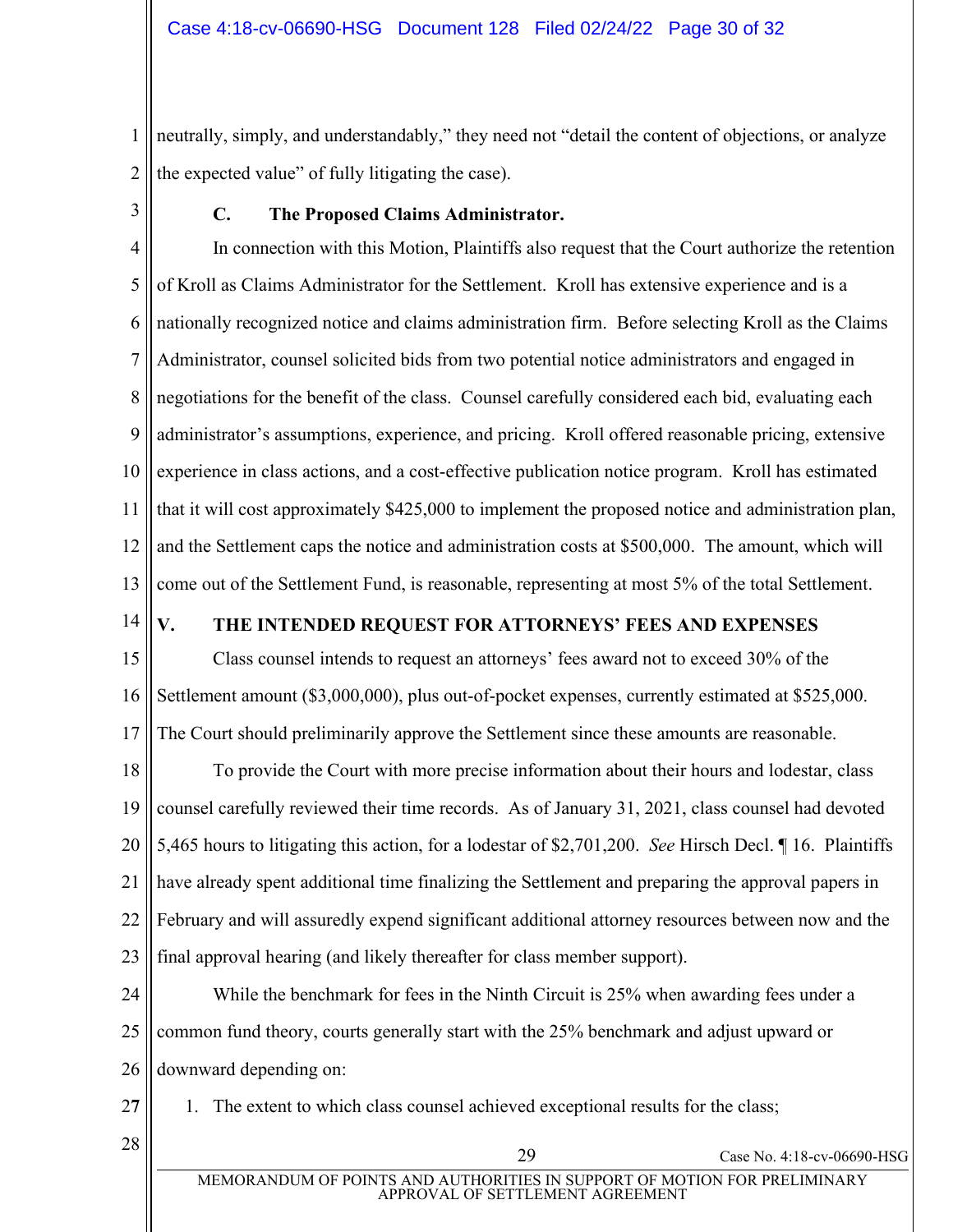- 2. Whether the case was risky for class counsel;
- 3. Whether counsel's performance generated benefits beyond the cash fund;
	- 4. The market rate for the particular field of law;
- 5. The burdens class counsel experienced while litigating the case (e.g., cost, duration, foregoing other work); and
- 6. Whether the case was handled on a contingency basis.

7 8 9 10 11 12 13 14 15 16 17 18 19 20 21 22 *In re Wells Fargo & Co. S'holder Derivative Litig.,* 445 F. Supp. 3d 508, 519 (N.D. Cal. 2020), aff'd, 845 F. App'x 563 (9th Cir. 2021) (quoting *In re Online DVD-Rental Antitrust Litig.*, 779 F.3d at 954–55). Class counsel's work and success in this case merits an upward adjustment up to 30%, and a lodestar cross-check will also support Plaintiffs' requested adjustment. Hirsch Decl.  $\P$ 28. Plaintiffs' theory of the case—that the Products are not recyclable based on the Federal Trade Commission's Guides for Environmental Marketing Claims and California's Environmental Marketing Claims Act—was the first of its kind, remains largely untested, and was therefore extremely risky for class counsel. *Id*. Class counsel handled this case on a contingency basis and class counsel's skill and effort produced an extraordinary result against top-tier defense, including meaningful injunctive relief and a substantial cash fund. *Id*. Class counsel spent an enormous amount of time litigating this case for over three years, including procuring certification of a class of purchasers, a significant victory that paved the way for the Settlement. *Id*. Accordingly, Plaintiffs' efforts and success support their request for attorneys' fees between 25-30% of the total settlement fund of \$10 million, as well as their costs. *Id*. Class counsel will more fully support their request, including detailing the facts relevant to the *Wells Fargo* factors, in their motion for attorneys' fees.

23 24 25 26 2**7** The types of expenses that class counsel seek reimbursement for are necessarily incurred in litigation and routinely charged to clients billed by the hour. These expenses include, among others, court fees, service of process, significant expert and consultant fees, mediation costs, online legal and factual research, reproduction costs, and messenger, courier and overnight mail expenses. *See* Hirsch Decl. ¶ 28. These expenses were critical to class counsel's success not only

1

2

3

4

5

6